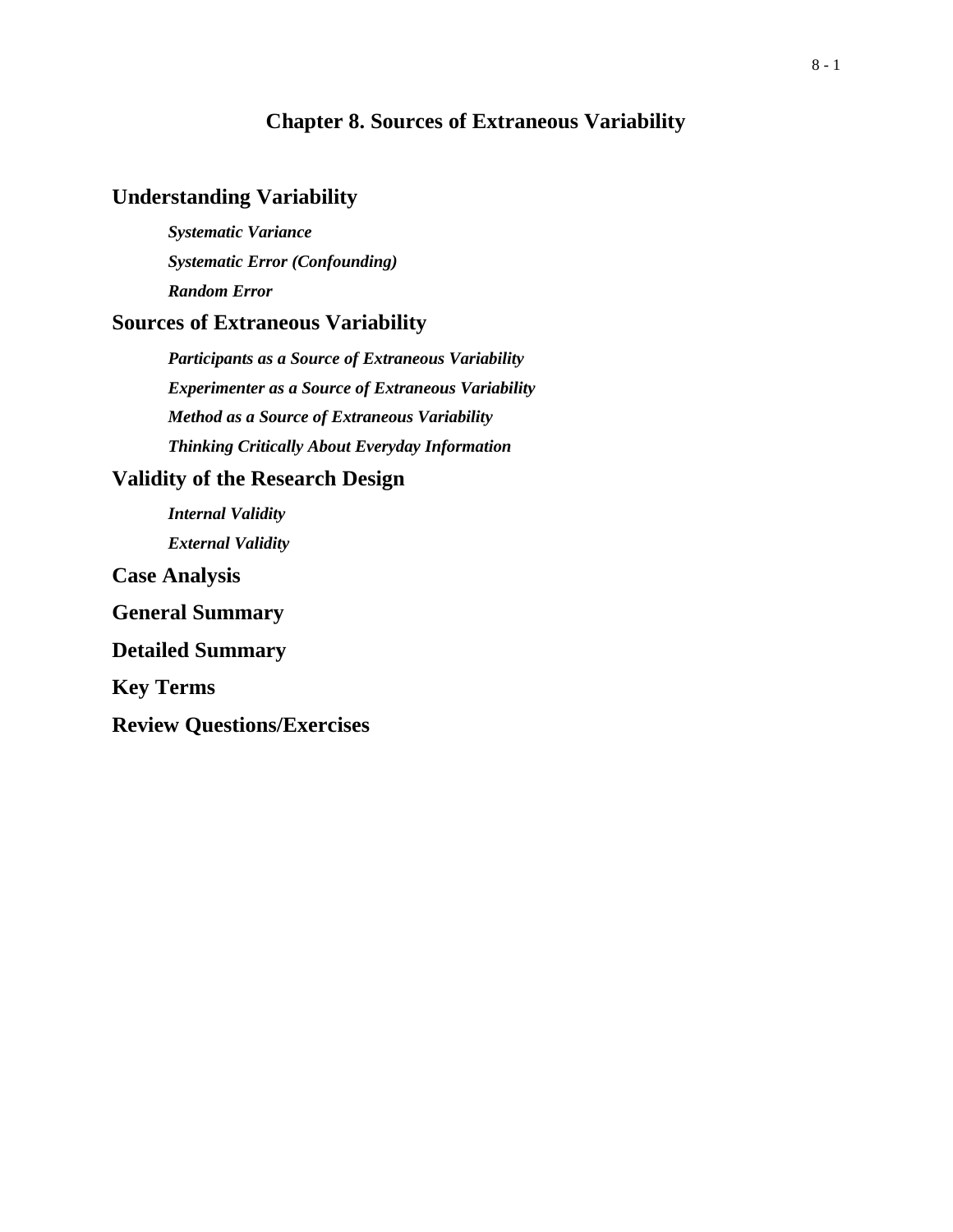## **Understanding Variability**

In this chapter, we will deal with three very important concepts: systematic variance (also called between group variance), systematic error (also called confounding), and random error (also called within-group variance or error variance). As a general rule, we want to maximize systematic variance, minimize random error, and eliminate systematic error.

When we make observations and measure dependent variables, there will undoubtedly be variability in the scores that we obtain. That is, not all of the participants' scores will be the same. Let's try to understand the reasons why their scores are not all the same. Assume that we have two groups of children. One group watches a television program without violence, and another group watches a television program with violence. We then allow the children to play on the playground, and we observe the number of aggressive behaviors that each child exhibits. We obtain the data shown in Table 8.1.

| Table 8.1                                                |   | Number of Aggressive Behaviors on the Playground      |
|----------------------------------------------------------|---|-------------------------------------------------------|
| <b>CHILDREN WHO WATCHED</b><br><b>NONVIOLENT PROGRAM</b> |   | <b>CHILDREN WHO WATCHED</b><br><b>VIOLENT PROGRAM</b> |
| $\overline{4}$                                           |   | 3                                                     |
| $\overline{0}$                                           |   | $\overline{2}$                                        |
| $\overline{2}$                                           |   | $\overline{0}$                                        |
| $\overline{2}$                                           |   | 6                                                     |
| 3                                                        |   | 8                                                     |
|                                                          | 5 | 1                                                     |
|                                                          | 1 | 4                                                     |
| 1                                                        |   | $\overline{4}$                                        |
| $\overline{0}$                                           |   | 5                                                     |
| $\overline{4}$                                           |   | 6                                                     |
| $Mean = 2.2$                                             |   | $Mean = 3.9$                                          |

### *Systematic Variance*

Clearly, there is variability in these scores. Why didn't each child show the same number of aggressive behaviors? One possible source of variability is the **systematic variance** that results from the treatment effect. This is the variability that we hypothesized would occur as a result of our manipulation of the independent variable (level of TV violence). Systematic variance contributes to and helps explain the difference or variability between participant scores in the two groups, and therefore the difference between the two group means.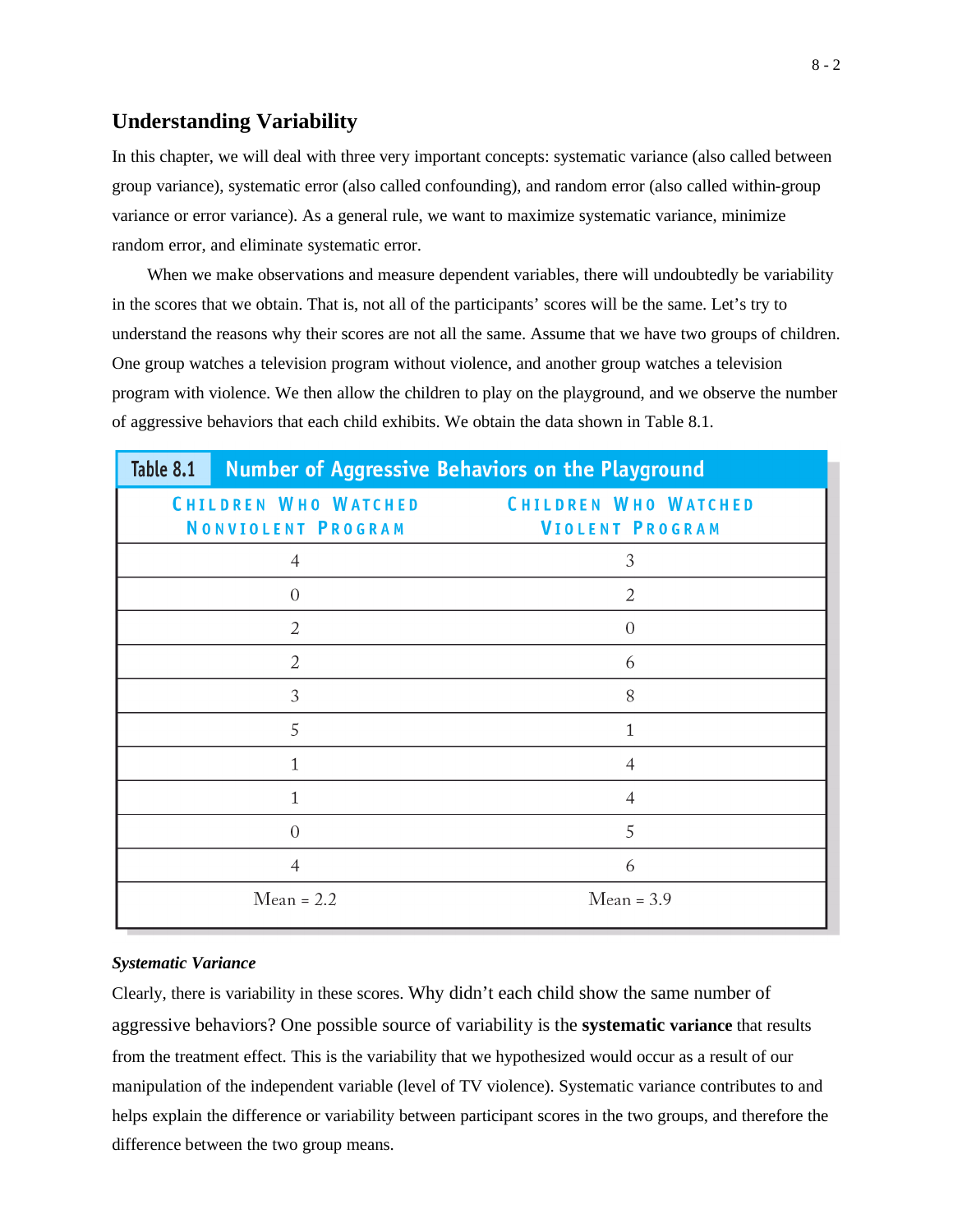### *Systematic Error (Confounding)*

The difference between the two group means could also be due to factors other than the independent variable. These other factors cause **systematic error** and are often referred to as **confounding variables,** or **confounds.** Systematic error relates to internal validity, which we discuss at the end of the chapter.

The hallmark of a good experimental method or procedure is that you allow to vary only one factor (IV) at a time and everything else is held constant. Then if you observe a systematic change in behavior, you know that the change is due to your IV. If everything else is held constant, no alternative (rival) explanations are needed for your findings. However, if the method did allow one or more factors to vary along with the IV, then you would not know which factor caused the change in the observed behavior.

Whenever more than one factor at a time varies, you have confounding. For example, if you had asked the group of 20 children for 10 volunteers to watch *Mister Rogers* (nonviolent) and 10 volunteers to watch *Beast Wars* (violent), is it possible that the two groups differed even before you presented the TV program? Is it possible that those children who elected to watch *Beast Wars* were more aggressive to begin with? In this case, it would not be possible to separate the effects of your independent variable from differences in aggression that result from self-selection to the groups. Is it possible that you, the experimenter, were more likely to rate a behavior as aggressive if you knew that the child had just finished watching *Beast Wars*? These issues, along with several others, are discussed in more detail below.

Remember that confounding variables affect the scores in one group differently than the scores in another group. Sources of systematic error affect the variability between the groups. If they increase variability in the same direction as the hypothesized effect of the independent variable, you may falsely conclude that your treatment had an effect when, in fact, the difference was a result of systematic error. If there is an increase in the opposite direction, you may falsely conclude that your treatment had no effect when, in fact, the effect was masked by systematic error.

### *Random Error*

So, confounds result in alternative interpretations (rival hypotheses) of the data and make an unambiguous interpretation of the findings difficult. They can also affect, along with other factors, the variability of scores between the groups. Other extraneous variables affect the variability of scores *within* the groups. Why didn't each child who watched *Mister Rogers* exhibit the same number of aggressive behaviors on the playground? Why didn't each child who watched *Beast Wars* exhibit the same number of aggressive behaviors? Some sources of **random error** are obvious. These are different children with different backgrounds. You expect them to be different. Other factors may not be so obvious. Did some or all of the children know that they were being watched on the playground? Did the level of personality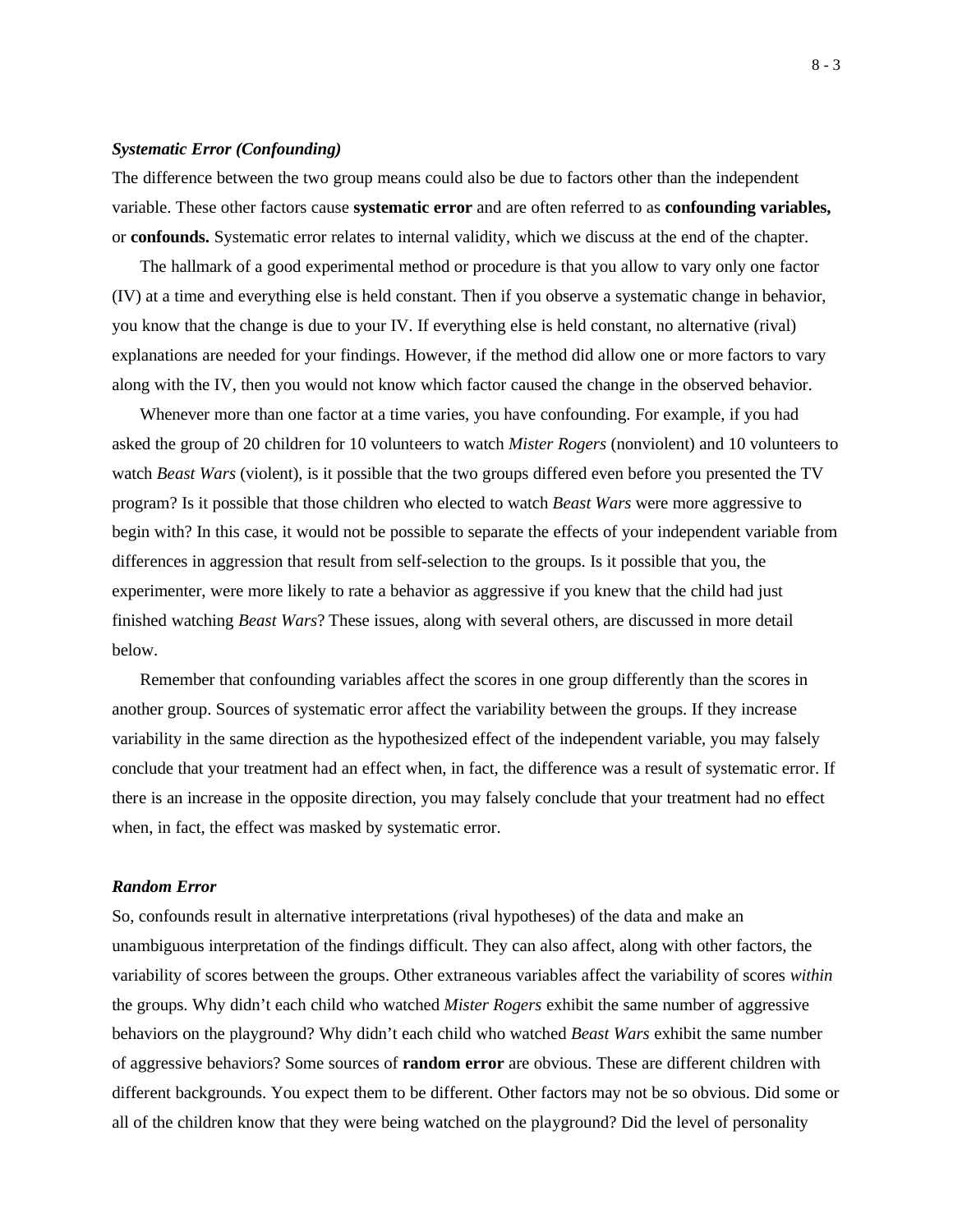development vary? Age? Number of males and females? The number of siblings each participant had? Each of these factors could have affected behavior—that is, caused behavior to vary from person to person. Is it possible that the experimenter experienced lapses in attention and missed some aggressive behaviors? The fact that these extraneous variables increase the variability of scores within the groups makes it more difficult for the experimenter to discover sources of systematic variance between groups resulting from manipulation of the independent variable.

Thus, behavioral research presents the interesting challenge of attempting to discover sources of systematic variability while simultaneously attempting to eliminate sources of systematic error (confounds) and reduce (minimize) random error. Although there is no perfect experiment, an experiment can be evaluated in terms of how well it answers the questions that are asked. If they can be answered unambiguously, without either qualifying comments or the availability of alternative explanations, the experiment may be considered unusually good. We will now explore extraneous variables in more detail.

## **Sources of Extraneous Variability**

Extraneous variables should be evaluated both when planning research and when evaluating the results after the data have been collected. Some extraneous variables can be anticipated; others are revealed during the course of the experiment. Those that are anticipated can often be addressed by using specific experimental design techniques (discussed in the next chapter). Those that are revealed during the experiment aid in interpretation of the research findings.

Sources of extraneous variability can be categorized into the areas of research participants, experimenter, and method (experimental design). Table 8.2 provides an overview of the various sources of extraneous variability and includes some of the relevant questions that should be asked during both design and evaluation of research. Note that some of these extraneous variables are more likely to be confounds that contribute to systematic error, whereas others are more likely to contribute to random error. Each should be evaluated on both counts. Also, keep in mind that identifying a possible source of confounding is much more important than labeling or categorizing it. The label itself is unimportant. Indeed, different individuals may place a possible source of confounding in different categories.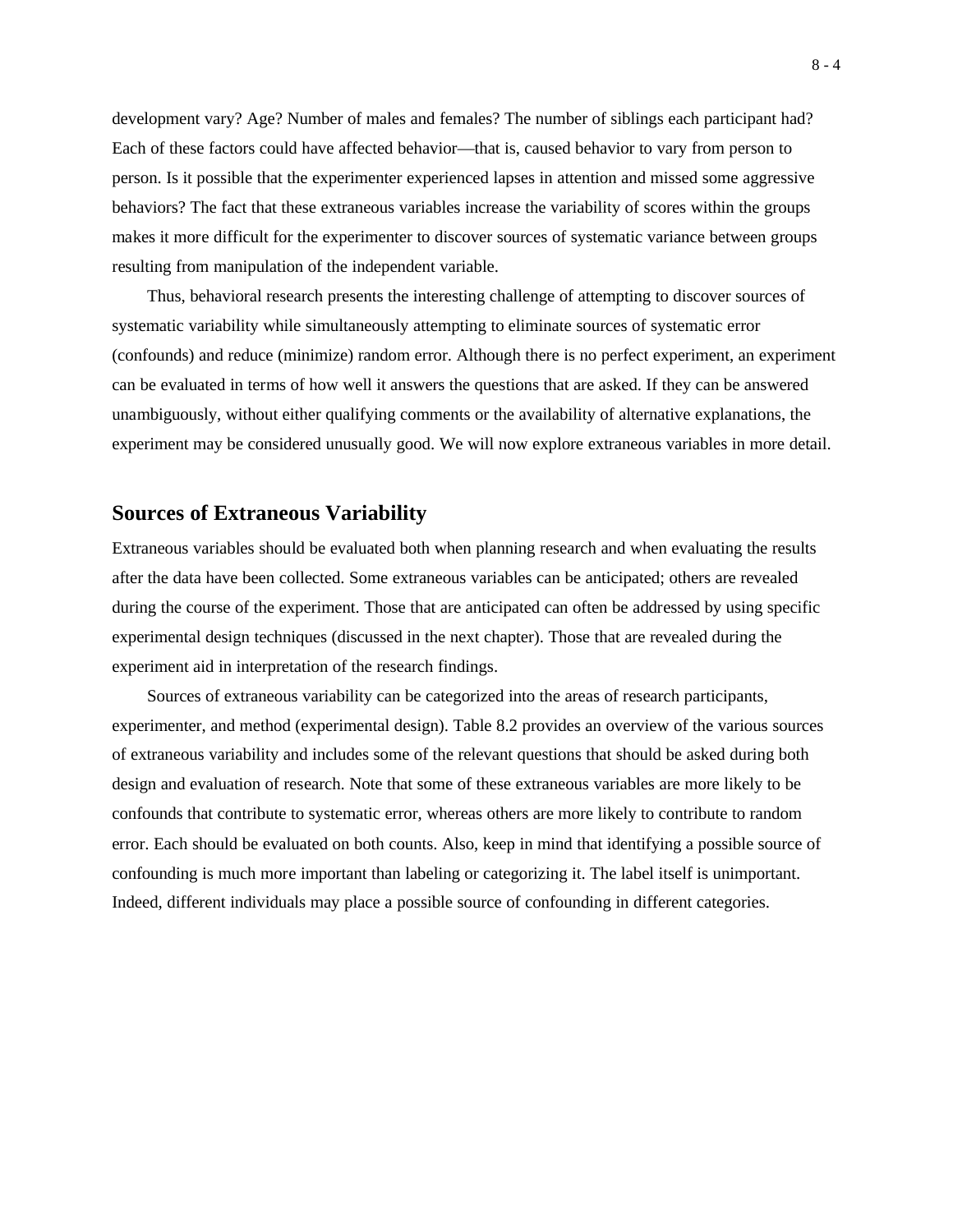| Table 8.2     | <b>Sources of Extraneous Variability.</b>    |                                                                                                                                                                                                        |
|---------------|----------------------------------------------|--------------------------------------------------------------------------------------------------------------------------------------------------------------------------------------------------------|
| <b>SOURCE</b> |                                              | <b>RELEVANT QUESTION</b>                                                                                                                                                                               |
| Participants  | History                                      | Has some historical event occurred that accompanied one<br>or more of the experimental treatments?                                                                                                     |
|               | Maturation                                   | Have some developmental processes paralleled the<br>treatment effects?                                                                                                                                 |
|               | Attrition (loss of<br>research participants) | When participants drop out during the course of the study,<br>is the attrition balanced over the various conditions or<br>confined to selected treatment groups?                                       |
|               | Demand characteristics                       | Is it possible that some aspects of the experimental setting<br>provide clues that permit participants to speculate about<br>what is demanded (expected) of them in the study?                         |
|               | Evaluation apprehension                      | Does the experiment elicit undue concern among the<br>participants regarding the adequacy of their performance?                                                                                        |
|               | Diffusion of treatment                       | Have initial participants informed later participants about<br>the experiment?                                                                                                                         |
| Experimenter  | Experimenter<br>characteristics              | Is it possible that the gender, attractiveness, or personality<br>of the experimenter has affected the behavior of the<br>participants?                                                                |
|               | Experimenter bias                            | Is it possible that the experimenter's theoretical bias has<br>led to unintentional recording errors? Or caused the<br>experimenter to unintentionally communicate expectations<br>to the participant? |
| Method        | Selection                                    | Could group differences be the result of the way that<br>participants were selected for the study or assigned to the<br>groups?                                                                        |
|               | Task and instructions                        | Is the task well defined and the same for participants in all<br>experimental groups?                                                                                                                  |
|               | Testing                                      | If a pretest is used, is it possible that changes have resulted<br>from the pretest (prior testing)?                                                                                                   |
|               | Carryover effects                            | Could participation in a previous condition influence<br>behavior in a subsequent condition?                                                                                                           |
|               | Instrumentation                              | Have changes in the instrument—human or physical—<br>accompanied variations in the experimental conditions?                                                                                            |
|               | Regression to the mean                       | Have the participants been preselected so as to represent the<br>extremes on the behavioral dimension of interest?                                                                                     |

## *Participants as a Source of Extraneous Variability*

*History*. Whenever a measure is taken more than one time in the course of an experiment—that is, pre- and posttest measures—variables related to **history** may play a role. Specific events occurring between the first and second recordings may affect the dependent variable. The longer the time period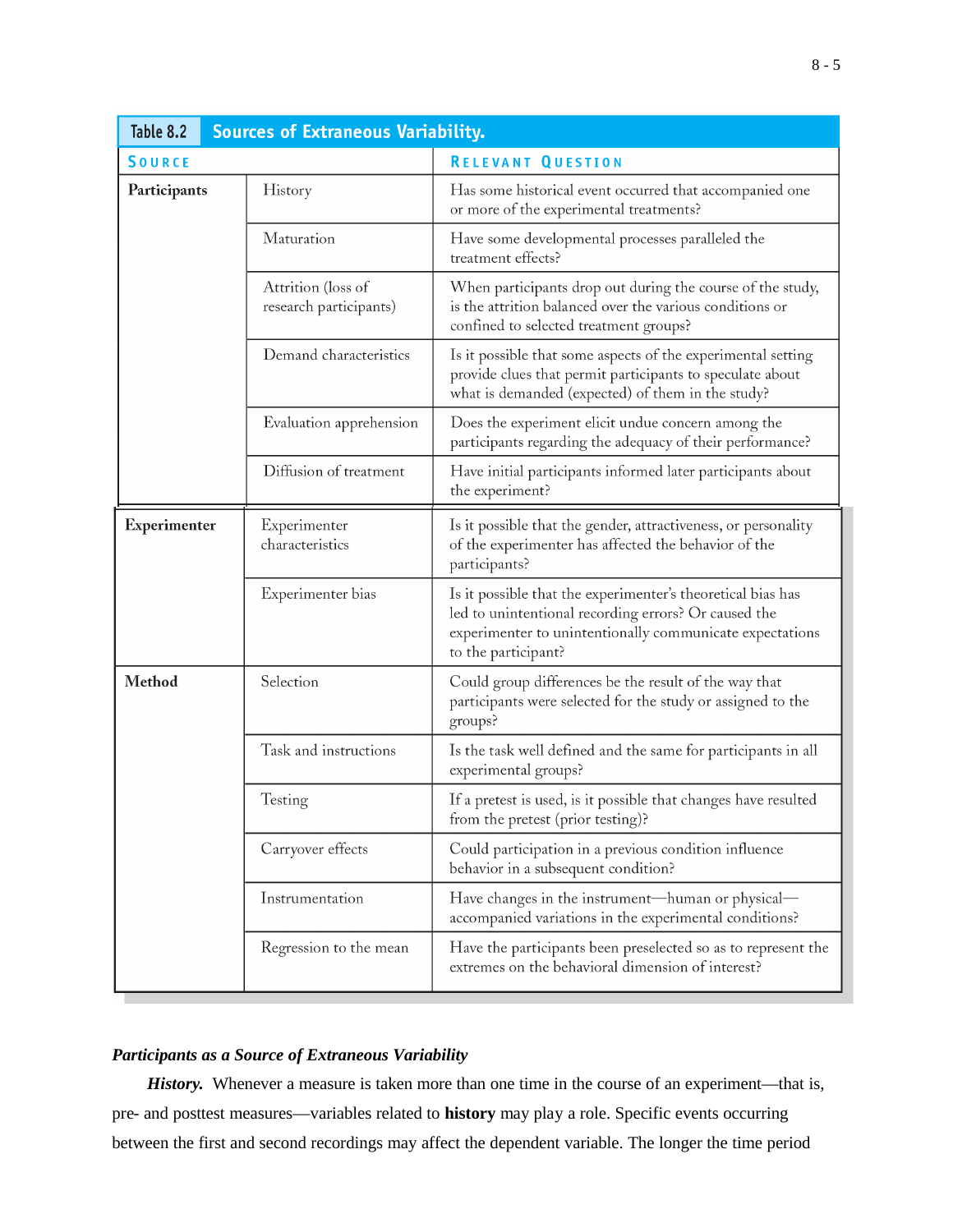between the measurement periods and the less control over the participants (degree of isolation) during this period, the greater is the likelihood that these factors will affect the participants.

Let's consider an example involving our TV violence question. On a Tuesday morning, we show the children at a day-care center a TV program with violence and then observe their behavior during playtime. The following Tuesday, we show the same group of children a nonviolent TV program and again observe their behavior during playtime. We find that the children showed fewer aggressive behaviors during the second observation period. We also know that the day after the first observation the day-care center hired a new, and much stricter, director. This new director is a potential confound because this person could have affected the children's behavior in one condition but not the other. We do not know whether the change in children's behavior is due to the independent variable (type of TV program) or this confounding variable (new director).

*Maturation*. With history, specific events occur that are often external to the participants and are largely accidental. Similar to history are maturational events. However, **maturation** is a developmental process within the individual. Included under maturational events are such factors as growth, fatigue, boredom, and aging. Indeed, almost all biological or psychological processes that vary as a function of time and are independent of specific events may be considered maturational factors. On occasion, it is difficult to determine whether to classify an observation in one category or another. As we noted, this is not a matter of concern. The important thing is to recognize that other factors besides the independent variable may be considered as a rival explanation for behavioral change.

On Tuesday, we show our group of children a two-hour movie that includes violence and then put them in a playroom for two hours for observation of aggressive behavior. We do the same on the following Tuesday but show a two-hour movie that does not include violence. If these are young children, can we expect all of them to sit still for two hours and watch a movie? If they get distracted after a short period of time, then we are not really manipulating our independent variable. Likewise, during the observation period, will they get bored being in the same playroom with the same toys? Could this boredom affect their level of aggressive behavior? Could this boredom affect one condition more than the other?

*Attrition*. In Chapter 2, we pointed out that human participants must be permitted to withdraw from an experiment at any time. Some will exercise this option. Some may withdraw for reasons of illness, others because they do not find the research to their liking. In animal studies, some participants may die and others become ill. Some **attrition,** in and of itself, is not serious. However, confounding may occur when the loss of participants in the various comparison groups is different, resulting in the groups' having different characteristics. This type of confound is referred to as *differential participant attrition*.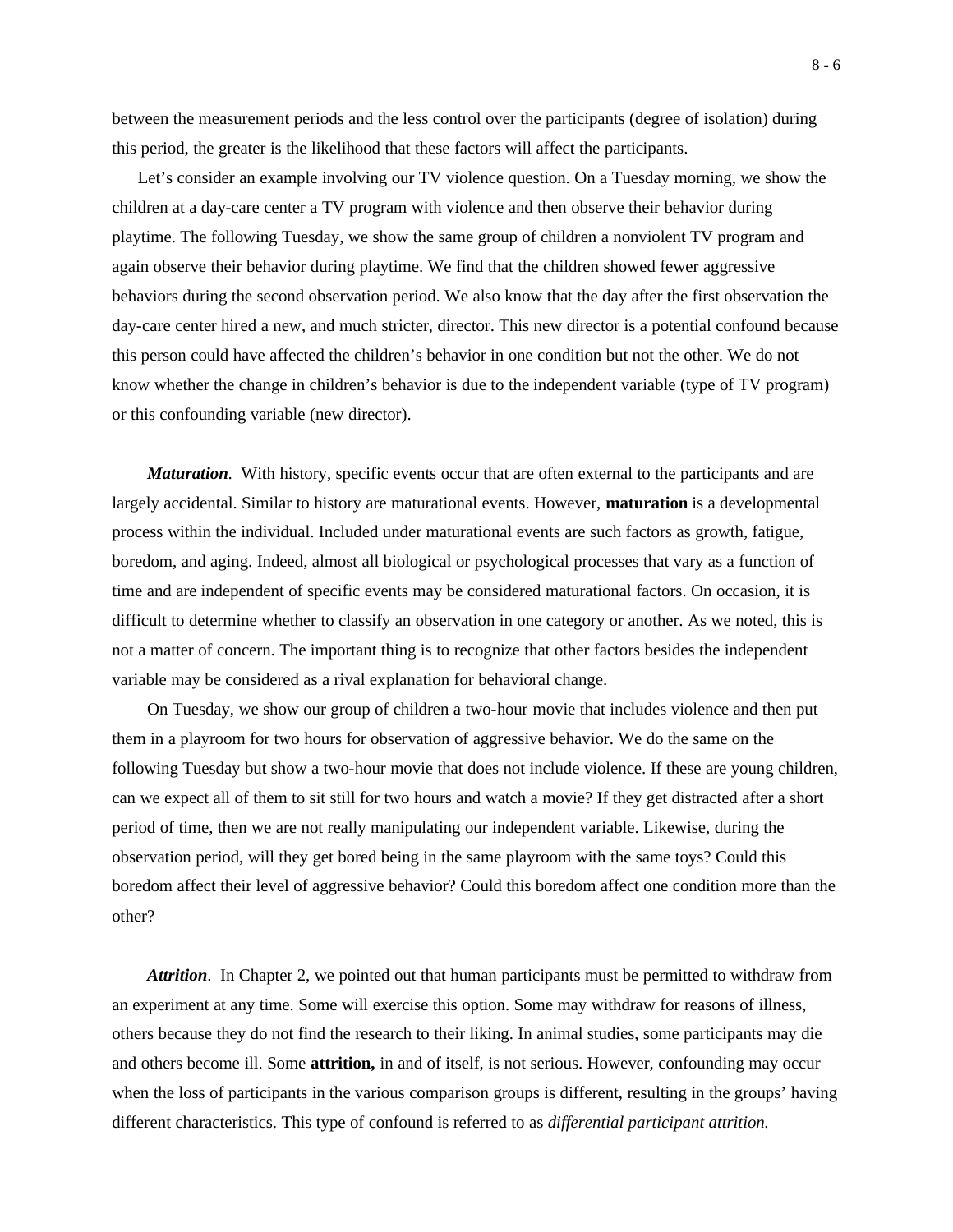For example, a group of children, with consent from their parents, take part in a three-month study to assess the effect of TV violence on aggressive behavior. The experimenter randomly assigns half of the children to watch nonviolent TV programs and the other half to watch TV programs that contain some violence. As we will see in the next chapter, by randomly assigning participants to each condition we assume that the groups are equal on all characteristics. Random assignment is the best way that we know of to form equal groups on all known and unknown factors. During the course of the three months, approximately one-fourth of parents whose children have been assigned to watch TV violence reconsider their consent and decide to withdraw their children from the study. During the course of the three months, there is no attrition in the nonviolent group. Clearly, this will reduce the sample size in one of the groups. More important, the differential attrition could be a confound. It is possible that the parents most concerned about the welfare of their child would have children who tend to be less aggressive. Thus, you may not only be losing participants from one of the groups, you may be losing participants with specific characteristics related to the dependent variable. Therefore, what started out as equal groups in the two conditions ends up as two very different groups.

Let's look at another example. Imagine that a research team is interested in comparing the traditional lecture approach to instruction with the Personalized System of Instruction (PSI), in which each student works at his or her own pace. They randomly assign students to lecture or PSI sections. The students assigned to the lecture method will serve as a comparison group for students assigned to the PSI method. A pretest on abilities at the beginning of the school term shows that the characteristics of students in the two instructional conditions are comparable. As is true in all classes, students drop courses for a variety of reasons as the term goes on. At the end of the school term, a common final exam is given to all students in the lecture and PSI sections. It is found that the PSI students do much better than the lecture students. However, the research team kept careful records of those who dropped out of the different instructional sections. It was found that more students of low ability dropped from the PSI than from the lecture sections. Consequently, the comparison between the lecture method and the PSI method was confounded. Not only did the method of instruction differ, but because of differential attrition, the abilities of students also differed. Because of this confounding, the actual differences obtained could be due to differences in instructional methods or to differences between high-ability students in PSI and lower-ability students in the lecture sections.

Particularly vulnerable to the effects of attrition are developmental and follow-up studies. The loss of participants in itself, though unfortunate, does not lead to differential bias or confounding. Confounding occurs when subjects with certain kinds of characteristics tend to be lost in one group but not another. To avoid drawing a faulty conclusion, it is important to keep careful records. It must be possible to document and assess the loss of participants.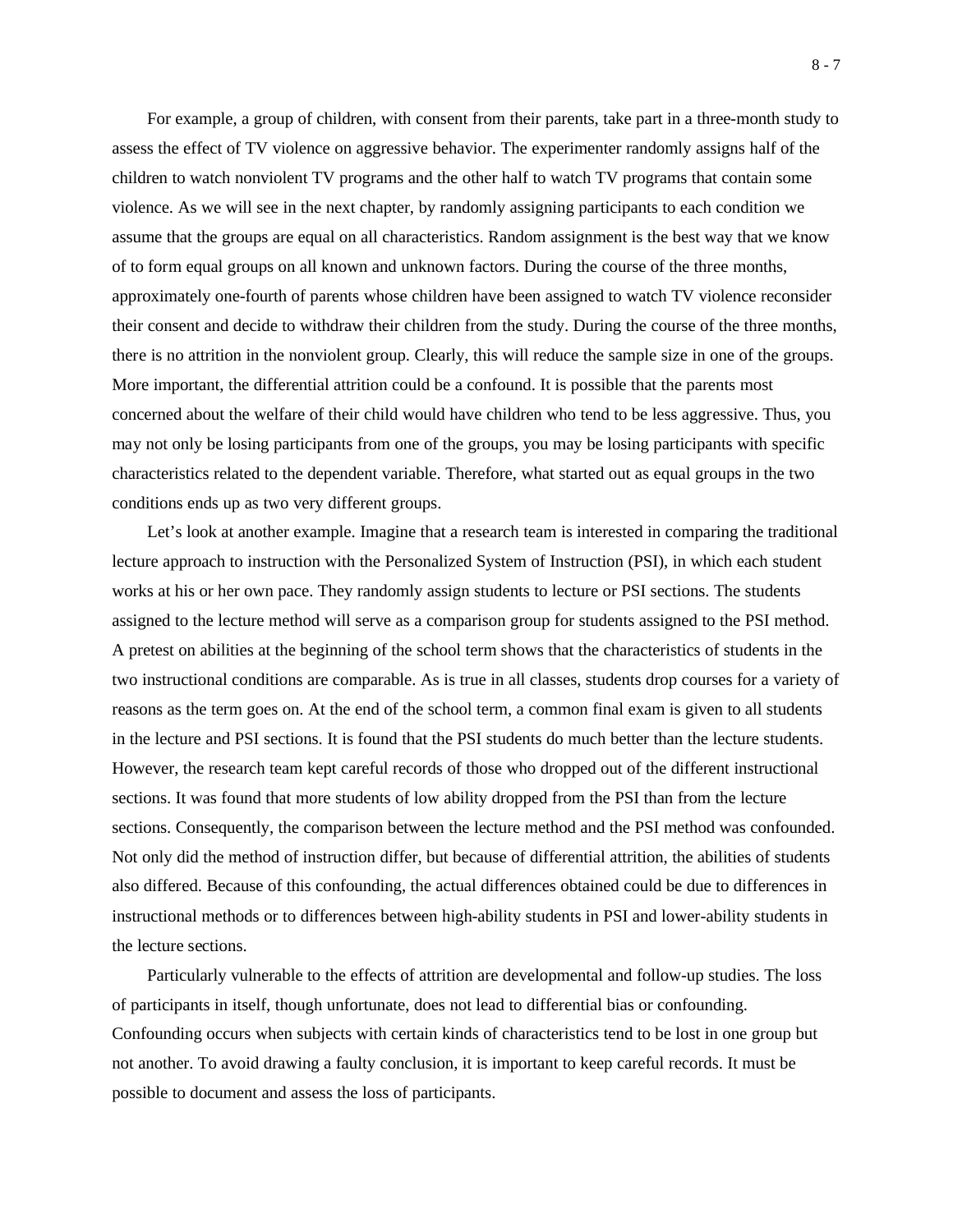*Demand Characteristics.* Different situations "demand" different behavior patterns. The behavior of people in church is very different from their behavior at a football game, or when they are at their place of employment. Similarly, the behavior of students in classroom situations is typically different from their nonclassroom behavior. These behavior patterns may vary with the size and type of class and characteristics of the instructor. Thus, situations tend to "call out" or "demand" expected behavior patterns. Experimental settings are similar. It is possible that the implicit and explicit cues found in research settings may be responsible for the observed behavior rather than the independent variable. If this is the case, we have compromised the integrity of the study. We must remain aware that the very act of measuring behavior may change the behavior measured.

The implicit and explicit cues surrounding the experiment, referred to as **demand characteristics,** may consist of the instructions given, the questions asked, the apparatus used, the procedures, the behavior of the researcher, and an almost endless variety of other cues. Cues from these various sources allow participants to speculate about the purpose of the experiment and the kind of behavior that is expected of them.

Demand characteristics can have different effects. They may lead participants to form hypotheses either correct or incorrect—about the nature of the experiment. Some participants may react in a compliant way to "help" the experimenter's efforts, whereas others may react in a defiant way to "hinder" the experimenter's efforts. Still other participants may simply perform in a way they think is expected of them. Whatever the case, demand characteristics can affect the quality of the experiment.

For example, the children in our TV violence study may not behave naturally during the observation period because they know that they are part of a study. As a result, they "perform" for the researchers based on what they believe the researchers expect of them. Some studies actually demonstrate demand characteristics. One such study investigated the acceptance of rape myths (for example, that women have more control in a rape situation than is actually the case) in both men and women (Bryant, Mealey, Herzog, & Rychwalski, 2001). The Rape Myth Acceptance Scale was given to young adults at a shopping mall. Half the time the researcher was dressed provocatively, and half the time the researcher was dressed conservatively. Results showed that rape myths were more accepted (by both men and women) when the researcher was dressed conservatively, and the researchers attributed this effect to demand characteristics. Note that such an effect could also be labeled experimenter effects. Again, the particular label is not the critical point.

Before describing how demand characteristics can be detected and their effects minimized, we should note that participants are generally conscientious when participating in research. There is little evidence that most participants are either compliant (giving "right" data) or defiant (giving "wrong" data).

Although we cannot ignore demand characteristics, we should not become unduly concerned about them to the point of pessimism concerning research. Debriefing is one common method used to assess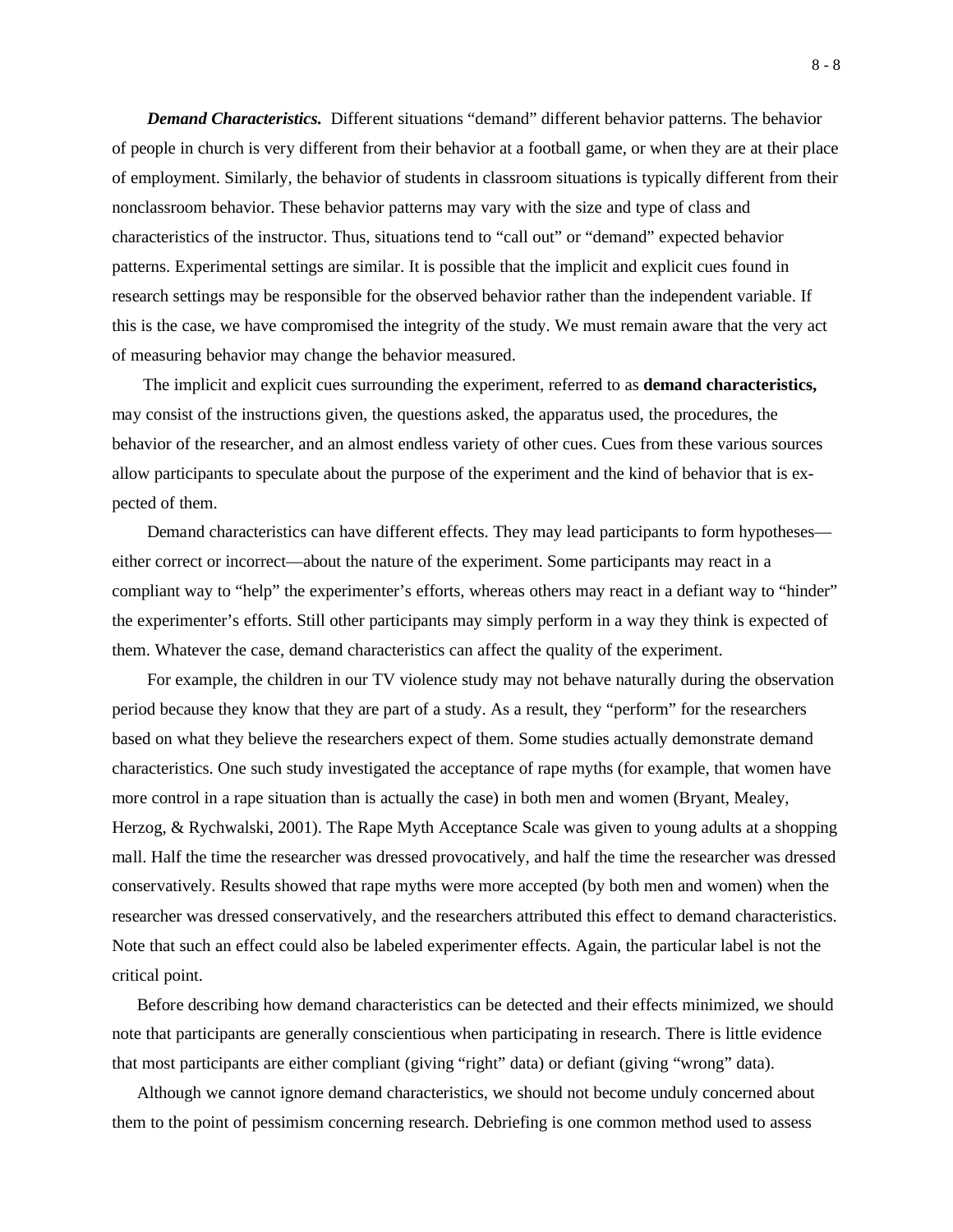demand characteristics. Debriefing can include a postexperimental questionnaire aimed at discovering how participants interpreted the situation—their perceptions, beliefs, and thoughts of what the experiment was about. This information can reveal whether demand characteristics were operating. The researcher must be careful that the questions do not guide the participant. Otherwise, the answers to the questionnaire are themselves a component of demand characteristics. To obtain useful information, the investigator should use open-ended questions followed up by probing questions.

In the long run, the most valid way of ascertaining whether demand characteristics posed a problem is to evaluate the extent to which the results generalize. If the results generalize to other situations, laboratory or nonlaboratory, then demand characteristics that restrict our conclusions to a specific experimental setting were not operating.

*Evaluation Apprehension*. Participants entering the laboratory bring with them a variety of concerns and motivations. The laboratory setting, as we have seen, leads to demand characteristics, but it also leads to concern and apprehension about being evaluated. Many participants become particularly concerned about doing well or making a good impression. Under these circumstances, they may become sensitive and eagerly seek out cues from the experimenter. After the experimental session is over, the floodgates are open for a flow of questions: "How did I do?" "Did I pass?" "I didn't make a fool of myself, did I?"

The participant's **evaluation apprehension,** or fear of being judged, leads to several problems. One we have noted already: Participants tend to be especially eager for cues from the experimenter. It is also possible that one treatment, in an experiment having several, may give rise to greater apprehension or concern about being judged than the others. If this happens, we then have the problem of confounding. By differentially arousing suspicion among participants in an experiment, we have, in fact, created different conditions over and above the treatment condition. Anything in an experiment that arouses suspicion that a participant is being judged can create these difficulties.

*Diffusion of Treatment.* Some of the preceding factors can be magnified if participants learn about details of the experiment before they participate. This can occur inadvertently by overhearing a conversation about the experiment. More often, a friend or college classmate who has already participated informs the future participant. This is particularly problematic when the experiment involves some degree of deception in order to elicit natural behavior. If **diffusion of treatment** is a concern, it is wise to take a minute at the end of each experimental session to request that participants not discuss the experiment with others who might be participants in the future.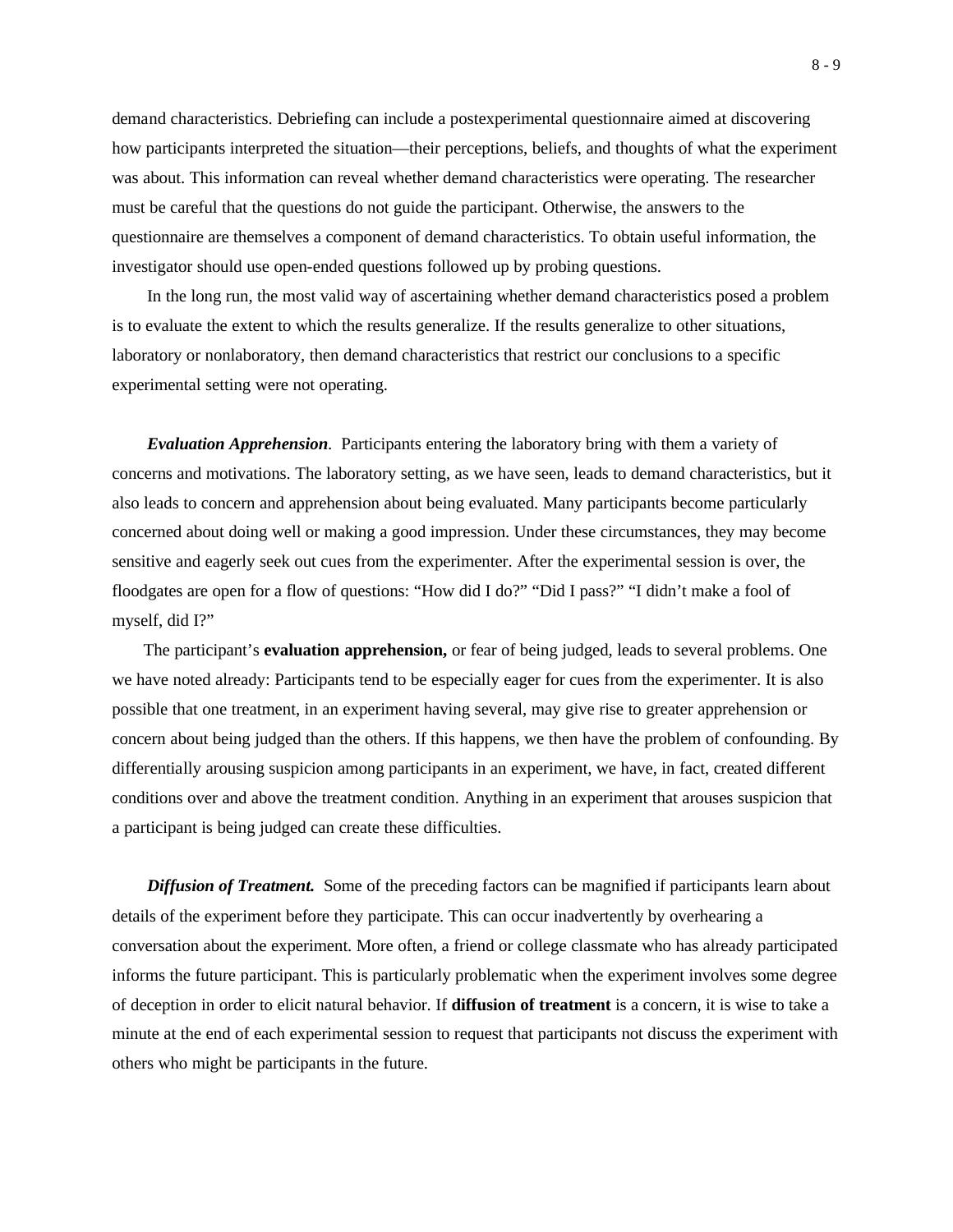### *Experimenter as a Source of Extraneous Variability*

*Experimenter Characteristics.* The personality and physical characteristics of the experimenter are often overlooked as sources of extraneous variability. Many of the factors just discussed, including attrition, demand characteristics, and evaluation apprehension can be affected by **experimenter characteristics.** The way that the experimenter interacts with the participants can increase or decrease the degree to which these other factors become extraneous variables. It is important for the experimenter to act like a professional. The more serious the experimenter is about the study, the more serious the participants will be. An experimenter who dresses in shabby clothes, appears unprepared, and jokes around with participants runs the risk of increased random error from participants who do not take their role seriously.

There is also evidence that physical characteristics of the experimenter can be an extraneous variable. Think about it. Can your behavior be affected by the gender, attractiveness, age, or race of the person you are interacting with? Of course it can, and the same is true in the experimental situation where the participant interacts with the researcher. We have already mentioned a study in which the dress of the experimenter influenced participant responses on the Rape Myth Acceptance Scale. Other studies have shown that gender (Barnes & Rosenthal, 1985; Friedman, Kurland, & Rosenthal, 1965), attractiveness (Barnes & Rosenthal, 1985; Binder, McConnell, & Sjoholm, 1957), age (Ehrlich & Riesman, 1961), and race of the experimenter (Katz, Robinson, & Epps, 1964) can affect scores on the dependent variable. This is not to say that these factors will serve as extraneous variables in all, or even most, studies. Their possible effect will depend on the particular variables manipulated and measured in the study. The point is that the researcher should consider these as possible sources of extraneous variability in both the design and evaluation phases of research.

*Experimenter Bias.* One of the great myths about scientists is that they are aloof, objective, unbiased, and disinterested in the outcomes of their research. They are interested in one thing and one thing only—scientific truth. Although objectivity is a goal toward which to strive, in actual fact many if not most scientists fall considerably short of the mark. Indeed, they have made a considerable personal investment in their research and theoretical reflections. They passionately want their theories confirmed in the crucible of laboratory or field research. The very intensity of their desires and expectations make their research vulnerable to the effects of **experimenter bias.** Two major classes of experimenter bias are (1) errors in recording or computation and (2) experimenter expectancies that are unintentionally communicated to the experimental participants.

Recording and computational errors do not affect the participant's behavior. Generally unintentional, they may occur at any phase of the experiment, such as when making observations, transcribing data, or analyzing results. If the errors are random, then no problem exists. It is when the errors are systematic that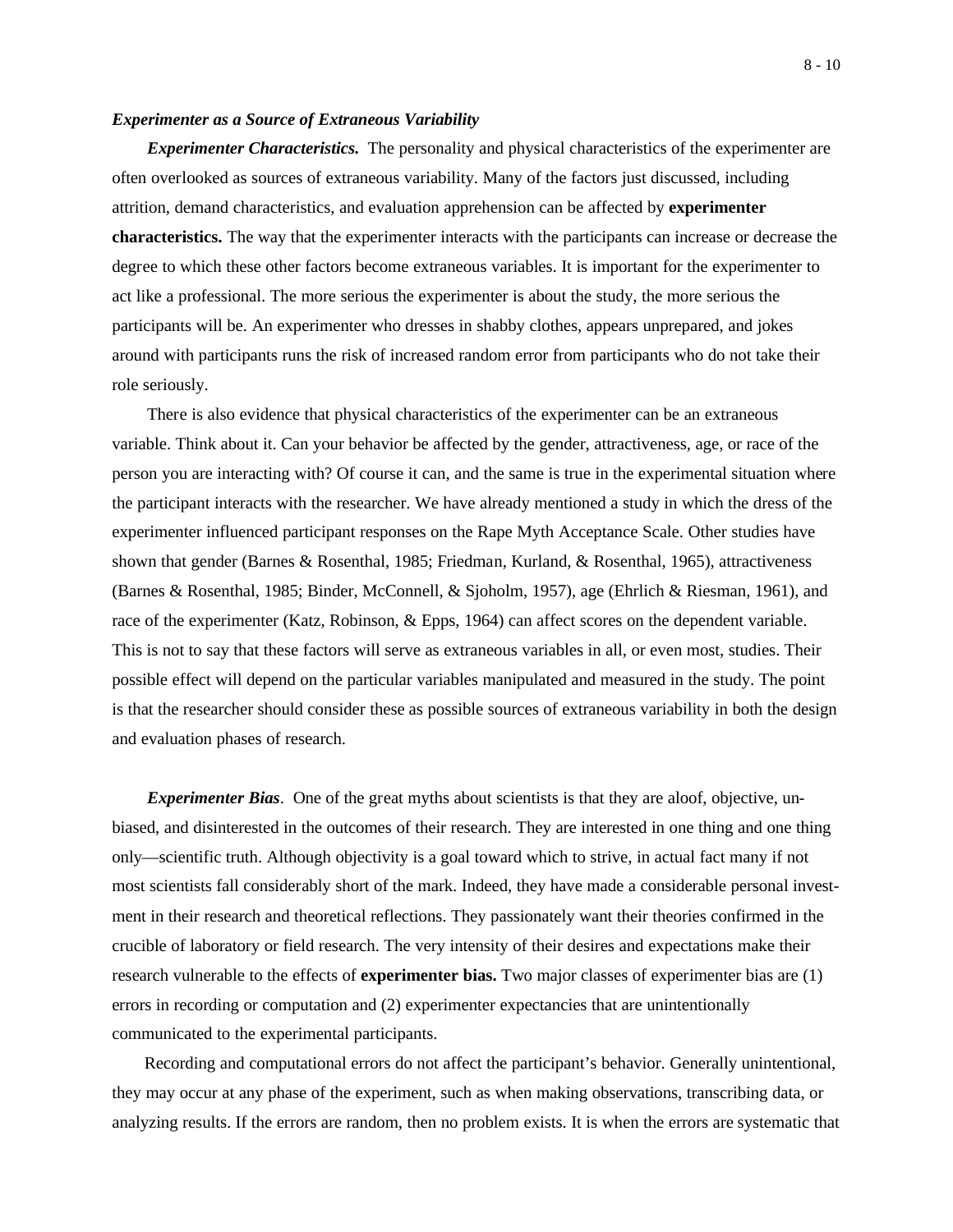real problems develop. We mentioned earlier in this chapter that an experimenter making observations of children may be more likely to record a behavior as aggressive if the experimenter knows that this child just finished watching the TV program with violence.

The second class of experimenter effects do affect the participant's performance. These are often referred to as **experimenter expectancies***.* Here, the behavior desired by the experimenter is unintentionally communicated to the participant. Perhaps one of the most interesting illustrations of experimenter expectancy is the story of Clever Hans. Clever Hans was a horse owned by a schoolteacher named von Osten during the 1800s. Clever Hans developed a reputation for solving various mathematical problems. If Clever Hans was asked the product of  $3 \times 3$ , he would stomp with one of his hoofs nine times. Similar feats were routinely performed. Interestingly, von Osten believed that Hans actually possessed advanced mathematical ability and invited scientific inquiry into the abilities of the horse. Detailed and painstaking research revealed that Hans was able to perform as billed, but only under specific conditions.

The individual posing the problem had to be visibly present while the answer was being given, and he or she had to know the answer. For example, if the questioner thought that the square root of 9 was 4, Hans would answer "four." You may have guessed that the experimenter (questioner) unintentionally communicated the desirable behavior (correct answer) to the participant (Clever Hans). It was later determined that Clever Hans was a very ordinary horse, but one that had developed an uncanny ability to respond to slight visual cues. It seems that when a question was asked, the questioner tilted his head forward to look at Hans' leg and hoof. When the correct number of stomps occurred, the questioner then looked up. This was a cue to Hans to stop "counting." How the horse learned this difficult discrimination probably relates to operant conditioning and reinforcement principles.

How expectancies may affect behavior in an experimental setting is illustrated in a series of studies that investigated the effect of teacher expectancies on student performance in the classroom. In an early and well-known study, Rosenthal and Jacobson (1968) gave an intelligence test to students in grammar school. They then told the teachers that some of the students were "late bloomers" and that these children would show considerable improvement over the year. In fact, the children described as late bloomers were chosen randomly and were no different from the others. The effect of this label was apparently dramatic. When those identified as late bloomers were later retested, their mean score was much higher than that of other children who were not labeled late bloomers. Although some researchers have been critical of the methodology used in this early study, the basic effect has been supported.

We can speculate how teachers might treat children labeled as "bright" or "slow." Those carrying the bright label might be given more attention, more encouragement, and greater responsibilities. In short, teachers' expectations probably affect the way they interact with students. The quality of this interaction may help or hinder a student, depending on a teacher's expectations. This is one reason why some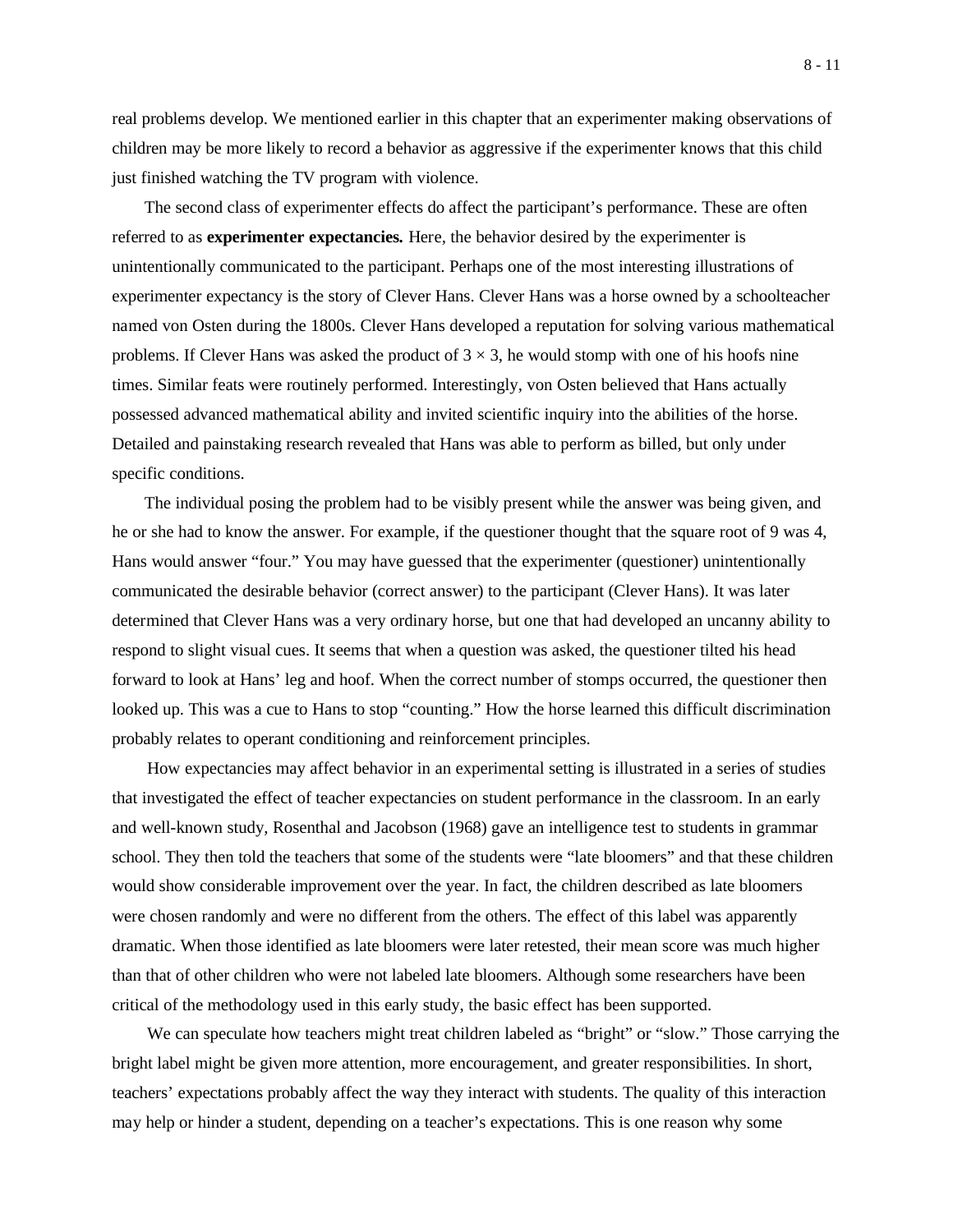educators are opposed to systems of education that segregate students on the basis of ability testing. In such systems, educators would have different expectations of students, thereby affecting the way the students are treated and what is expected of them. These expectations might, in turn, affect the students' performance. Some have called this process a self-fulfilling prophecy. Such effects have been demonstrated between teachers and gifted children in the classroom (Kolb & Jussim, 1994), experimenters and participants performing a psychomotor task (Callaway, Nowicki, & Duke, 1980), and coaches and athletes (Solomon, 2002).

To sum up, studies have demonstrated experimenter expectancies in various settings. Although these studies designate experimenter expectancy as an independent variable, the danger is that the behavior of participants in many studies could be unknowingly affected by experimenter expectancies. In such studies, quality is jeopardized. The observed effects represent a confounding of experimenter expectancy and experimental treatment.

#### *Method as a Source of Extraneous Variability*

*Selection*. In a typical experiment, groups are selected to receive different levels of the independent variable. To conclude that this manipulation caused differences in the dependent variable, the researcher must be confident that the groups were not selected in a way that created differences in the dependent variable before the independent variable was even introduced. That is, the researcher must be confident that the groups were equivalent to begin with. A researcher would not want children with aggressive personalities in the group that watches violent TV and children with nonaggressive personalities in the group that watches nonviolent TV (or vice versa). Any differences in behavior between the two groups could be due to either the independent variable (level of TV violence) or the way in which children were assigned to the groups. In other words, **selection** would be a confound. In the next chapter, we will discuss design methods to avoid this problem. There are also statistical methods that can adjust for initial differences between groups.

*Task and Instructions*. The **task** is what participants have to do so that we can measure our dependent variable. If we are interested in reaction time as a dependent variable, do the participants press a telegraph key, or release it, or do we measure it in some other way? If we are interested in reading rate, what material does the participant read? How is it read? Subvocally? Aloud? If we want to measure aggressive behavior, do we ask children to play on a playground? Play in a room full of toys? In an experimental study, it is essential that participants in all groups perform identical tasks. If we knowingly or unknowingly vary both the independent variable and the task, any observed differences between groups could be due to the independent variable or to the different tasks they performed.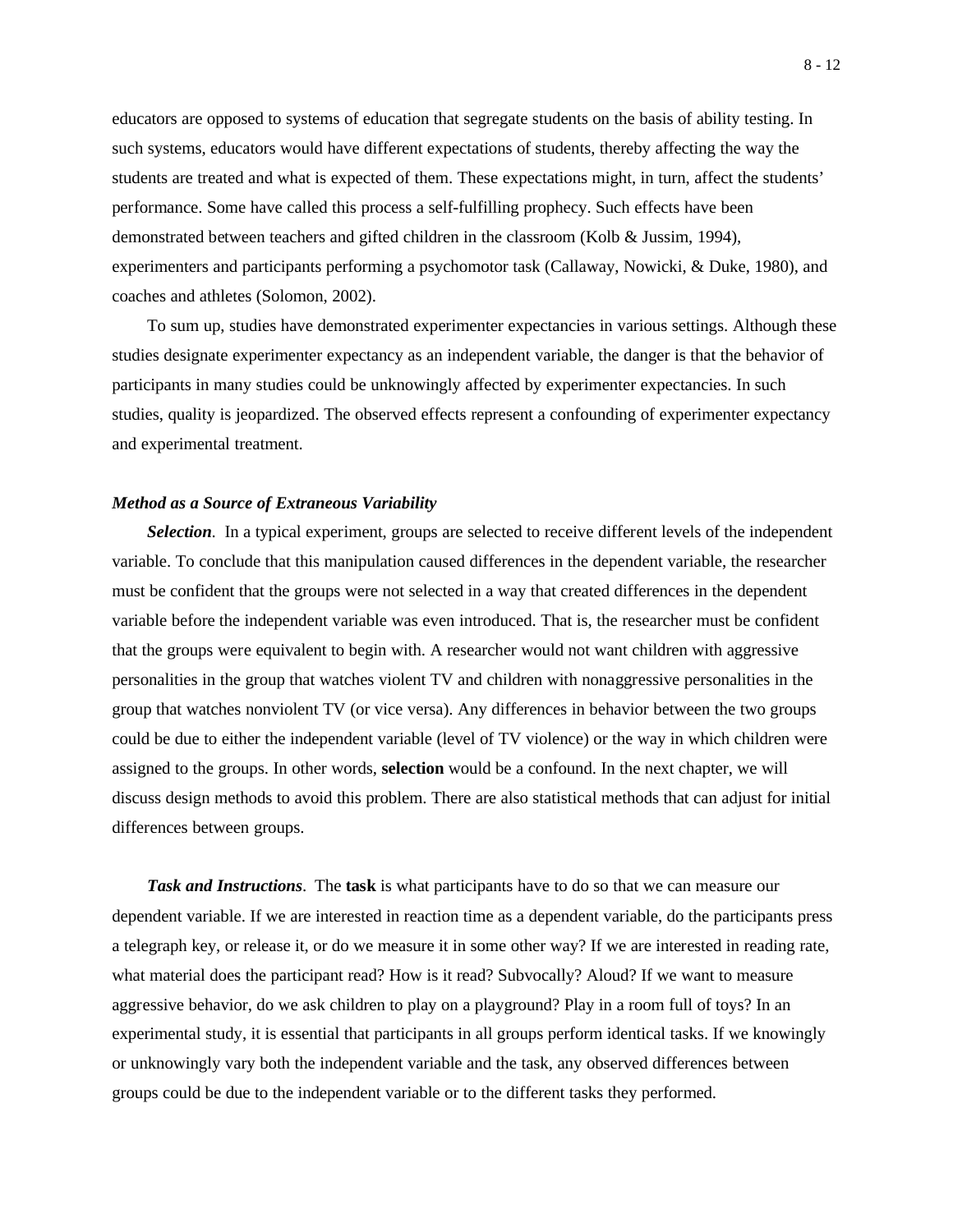Sometimes task confounding is so obvious that we have no difficulty recognizing it. For example, we would not observe aggressive behavior on the playground for one group and in a room full of toys for the other group. Likewise, we would not compare gasoline consumption of two different makes of automobiles of the same size and power by calculating the miles per gallon of one car on a test track and the other one in real traffic. If we were interested in comparing individuals' ability to track a moving target while experiencing two types of distraction, we would want the target being tracked to move at the same speed for both types. The only thing that should vary is the type of distraction. In these examples, task confounding can be easily seen. However, on some occasions, task confounding is so subtle that it is difficult to recognize. To illustrate, researchers were interested in the effects certain colors have on learning words. They prepared a list of ten five-letter words. Five of the ten words were printed in red, and five were printed in yellow. Twenty students were randomly selected from the college population and given the list of words to learn. All participants learned the same list. The criterion for learning was two perfect recitals of the ten-word list. Results showed that words printed in red were learned more rapidly than those printed in yellow. On the surface, it appears that the speed of learning was a function of the color of the printed words. Before drawing this conclusion, however, we should ask, "Was the task the same for the different colored words?" A few moments' reflection should produce a negative reply. Why? Because different words appeared in the red as opposed to the yellow condition, the tasks were different. This suggests a possible alternative interpretation of the findings—namely, that the five words printed in red were easier words to learn, independent of the color used. This problem could have been avoided by using a different procedure. Instead of all participants' having the same five words printed in red and the other five words printed in yellow, a different set of words could have been randomly chosen for each participant, of which five were printed in red and five in yellow.

The following example describes a case of task confounding so subtle that many experts would miss it. Folklore has it that the more frequently you test students, the more they learn. Imagine that instructors of introductory psychology courses are interested in improving learning in various sections of the course. One obvious possibility is to increase the frequency of testing. Before doing so, however, they must assure themselves that the folklore is correct. Consequently, they design a study to test the "frequency of testing" hypothesis.

Many classes of 40 students each are available for research. Students and instructors are randomly assigned to courses that are to be tested different numbers of times. The researchers decide to give some students nine tests, others six tests, and still others three tests. Only introductory sections are used, with an equal number assigned to each test frequency. The same book and chapter assignments are used. Further, all instructors select test questions from the same source book. All tests contain 50 multiple-choice items. Grades on each exam are based on percentages: more than 90% correct, an A; 80%, a B; 70%, a C; 60%,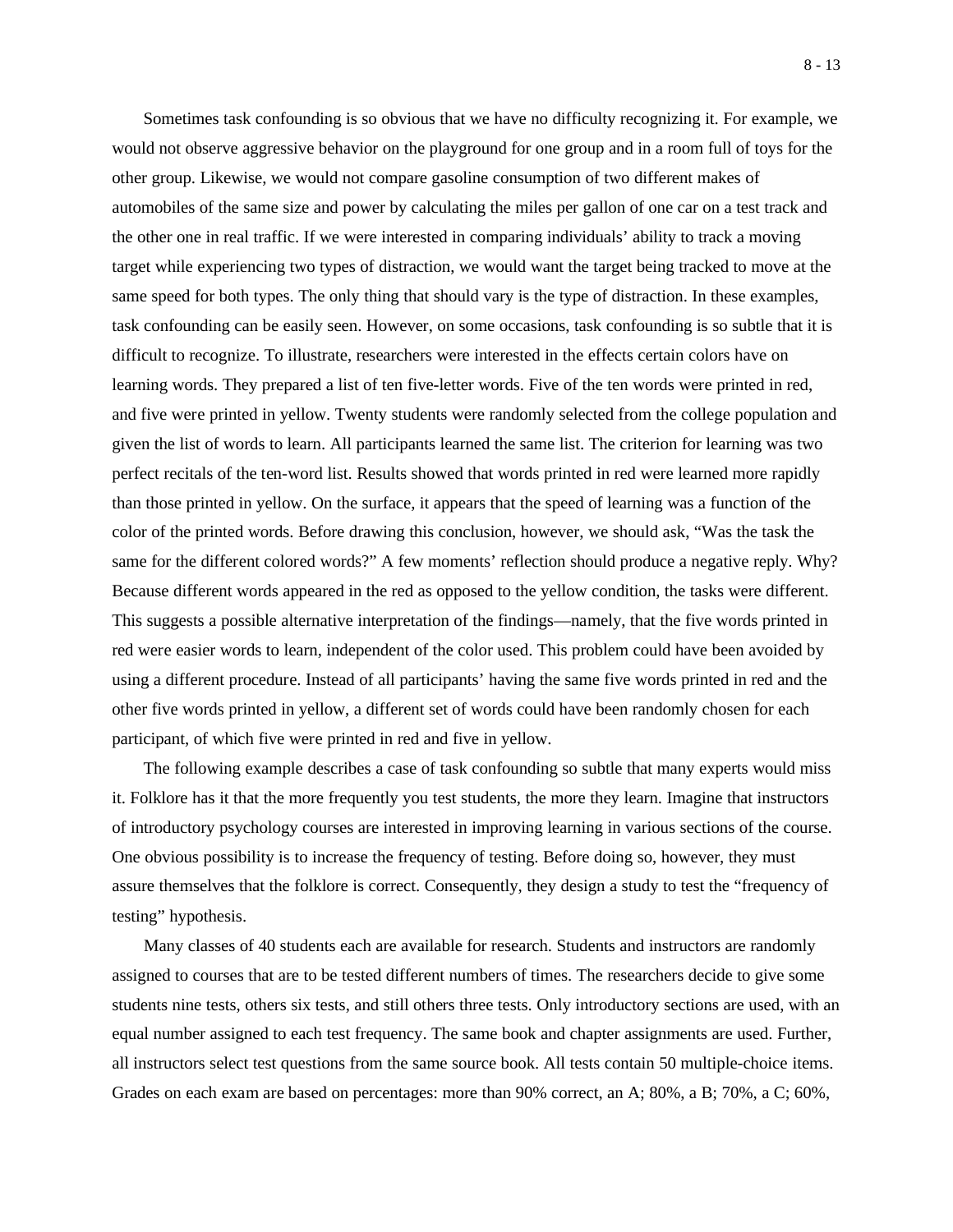a D. The results are clear and statistically significant: the more frequent the tests, the better the performance. Are there alternative interpretations to the frequency of testing hypothesis?

If each test contained 50 items, the number of items differed from condition to condition. Thus, the nine-test condition received 450 items during the semester; the six-test condition received 300 items; and the three-test condition received 150 items. In other words, the three conditions varied in the number of items received during a semester as well as in the number of tests. The treatment condition was therefore confounded with task differences. To avoid this problem, the researchers could have limited the number of questions to 180 and then given nine tests each with 20 questions; six tests with 30 questions, and three tests with 60 questions. This way, the total number of items would be constant while allowing frequency of testing to vary. But a problem still remains. If the researchers allow a full hour for each test, then the nine-test groups receiving only 20 questions could spend as much as three minutes per item, the six-test groups with 30 questions about two minutes, and the three-test groups with 60 questions only about one minute. The investigators could give everyone only one minute per test question, giving the nine-, six-, and three-test frequency groups 20, 30, or 60 minutes, respectively. This is somewhat better, but task confounding is still present if fatigue is a factor or warm-up time is necessary. The problems encountered here are excellent examples of the difficulties involved in doing well-controlled research.

When human participants are used, **instructions** in some form are necessary to inform the participants about what the task is. If they are to perform the task in the way that the experimenter wants them to, then the instructions must be clear. If unclear, instructions may result in greater variability in performance among participants, or worse, they may result in participants' performing different tasks. The task would vary depending on the level of understanding of the instructions. It is essential when using complex instructions to evaluate their adequacy before beginning the experiment. It is not unusual for instructions to go through several modifications before they are etched in stone. Even then, the post-experimental interview might reveal that portions of the instructions were unclear for some participants.

**Testing Effects.** Researchers sometimes find it necessary to give a pretest and a posttest. The pretest is given before and the posttest after the experimental treatment. Presumably, any differences that occur between the pre- and posttests are due to the treatment itself. However, a possible rival explanation is that the pretest accounts for the results; that is, there was something about taking the pretest that affected scores on the posttest. There is a substantial body of evidence showing such **testing effects.** Individuals frequently improve their performance the second time they take a test; on occasion, the opposite may be found. The test may be a comparable test, an alternate form of the same test, or actually the same test. Because these changes in performance occur without any experimental treatment, it is important to assess them and to use the proper controls (these controls will be discussed later in the book). Many researchers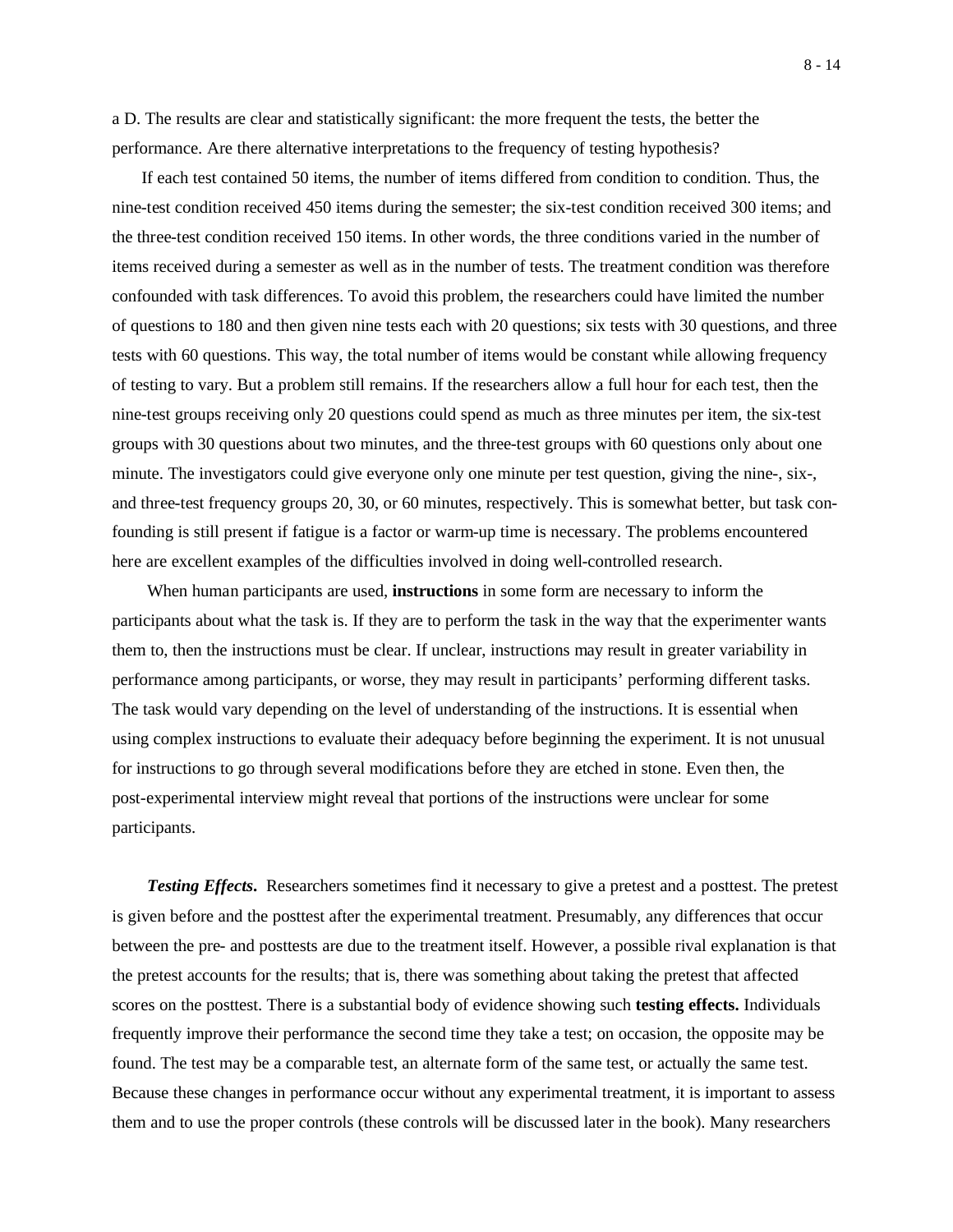have expressed concern that the process of measuring apparently changes that which is measured. We are not yet sufficiently knowledgeable to know the reasons why this may be so. Pretests may sensitize participants to selectively attend to certain aspects of the experiment simply by the nature of the questions asked. Therefore, changes observed on posttests may be largely due to pretests' alerting or guiding the participant.

*Carryover Effects***.** Testing effects can occur when a participant has prior experience with the test. **Carryover effects** involve a more general issue whereby prior experience in an experimental condition (or conditions) affects behavior in a subsequent condition (or conditions). Thus, carryover effects are a concern whenever the research design requires data collection from each participant in two or more sequential conditions. At times, participation in an initial condition will alert the participant to the purposes of the study and, thereby, influence their behavior in later phases of the research. At other times, simple practice with a task leads to better performance in subsequent conditions. A more detailed discussion of carryover effects, including the research design techniques to address them, is presented in Chapter 12.

*Instrumentation*. The term **instrumentation** encompasses a class of extraneous variables larger than the word implies. It includes not only physical instrumentation (electrical, mechanical, and the like) but also human observers, raters, or scorers. In much research, repeated observations are necessary. Any changes in performance between the first and all following observations may be due to changes in your measuring instrument—physical or human. Raters or observers may become more skillful in identifying certain behaviors, but they may also become fatigued or bored.

As an experimenter, you may be nervous at the beginning of the experiment and much more relaxed after you become accustomed to your participants and procedure. When handling animals, you may be initially timid, tentative, and somewhat uneasy. With experience and familiarity, your handling techniques improve. Grading essay exams poses a problem for instructors at times. The criteria for evaluation may change in a gradual and systematic fashion between the start and completion of the task. Papers read earlier may have either an advantage or disadvantage, depending on the direction in which the criteria change.

Because psychologists must frequently rely on raters or observers, the problem of accurate and reliable measuring techniques is important. Minimizing changes in these measurements requires careful training of observers. As we noted in Chapter 6, some investigators use more than one rater or observer and then calculate, periodically, the extent to which (1) different observers or recorders agree with one another (interobserver or interrecorder reliability) or (2) the same observers or recorders agree with themselves at different times (intraobserver or intrarecorder reliability). Because some shifts are almost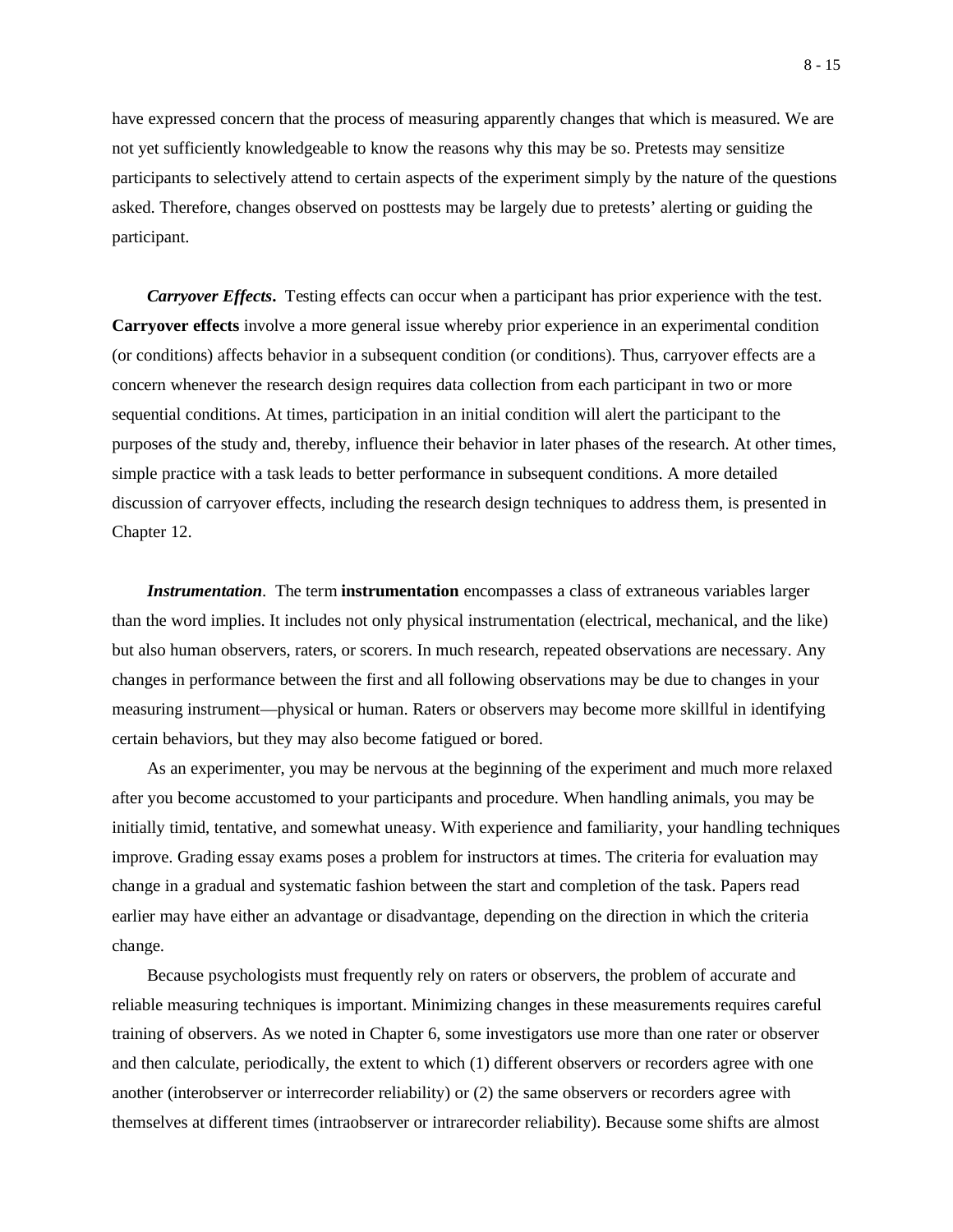inevitable, it is wise to randomly assign the experimental treatment to the available experimental session. For example, if all participants in one condition are seen first, and those in another condition are seen second, the treatment effects are confounded with possible systematic chances in instrumentation.

*Regression to the Mean*. Let us imagine that you have developed a procedure you believe will alleviate chronic depressive disorders. You administer a depression scale to large numbers of people. As your treatment group, you select a group drawn from those who obtained the highest depression scores. Subsequently, you administer the experimental treatment and find a significant improvement in their scores on the depression scale. Can you conclude that the treatment was effective?

This study is typical of many pilot research programs that report exciting initial results that are not substantiated by later, better-designed studies. It suffers from vulnerability to the regression phenomenon: Whenever we select a sample of participants because of their extreme scores on a scale of interest and test them again at a later date, the mean of the sample on these posttest scores typically moves closer to the population mean. This occurs whether the extremes are drawn from the low end or high end of the scale. This movement of the extremes toward the center of the distribution is known as **regression to the mean.**  There is nothing mysterious about this phenomenon. Whenever performance is exceptional, a number of factors combine to produce this unusual outcome. Many of these factors are temporary and fleeting. They are what statisticians refer to as chance variables*.* If these variables combine in such a way as to lower performance at a given time, it is unlikely that they will repeat themselves the next time. Thus, the individual will appear to improve. On the other hand, an exceptionally good performance has enjoyed the confluence of many favorable chance factors. It is unlikely that these will repeat themselves on the next occasion. Thus, the individual will appear to get worse.

In short, regression to the mean is a function of using extreme scores and imperfect measuring instruments. The more extreme the scores and the lower the reliability of the instrument, the greater will be the degree of regression. For example, let's say that we are interested in whether the effect of TV violence depends on the prior level of aggressive behavior in the child. So we want to select one group of children who are nonaggressive and another group of children who are already very aggressive. To do this, we observe a large number of children on the playground and select for the experiment those children who showed no aggressive behavior and those who showed high levels of aggressive behavior. Both groups watch the TV program with violence, and then we observe them again on the playground. We find that the nonaggressive children now show some aggressive behavior and that the aggressive children now show lower levels of aggressive behavior. These may be interesting findings, suggesting that the effect of TV violence depends on the prior aggressive nature of the child; or these findings may simply represent the effect of regression to the mean. Because the two groups were selected for being at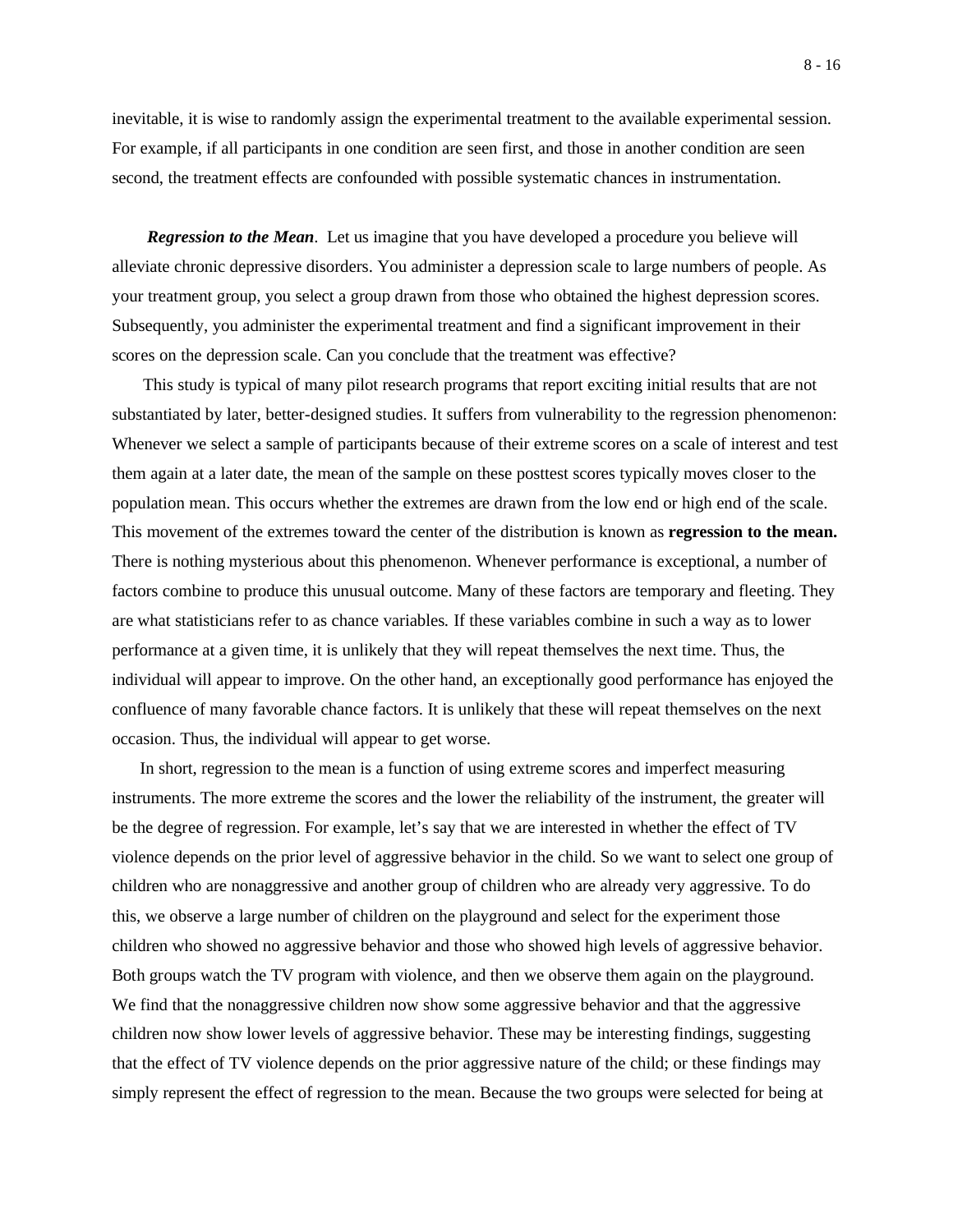the extremes, regression to the mean would predict that their behavior would moderate to the center at a second observation setting.

Regression is a statistical phenomenon and is *not* due to any experimental treatment. Therefore, if we select participants who score extremely low on a pretest and then give them a posttest (same test) without introducing a treatment of any kind, participants would be expected to perform higher on the posttest. The reverse of this is true for extremely high scores; that is, participants should perform lower on the posttest. When a treatment condition is added between the pre- and posttests, investigators often confuse regression to the mean with the treatment effect and wrongly conclude that the treatment was effective.

Let's consider a few more examples. I have just completed grading my midterm exam in my Research Methods course. The results were very disappointing, and I now have to improve the performance of at least some of the students. I am especially concerned with those doing very poorly. During the remainder of the term, I introduce a number of new teaching procedures, carefully keeping a record of each. After the final exam, I immediately compare the midterm and final exam scores of those who were doing very poorly. I find that the mean score of this group has increased. My satisfaction is enormous. This new teaching technique and its accomplishments should be shared with my academic colleagues. Question: Is this enthusiasm justified? Probably not. As the instructor, I might be very unhappy and disappointed if I were to compare the midterm and final grades of those doing extremely well in the course. I would probably find that my most brilliant students did not perform as well on the final as they did on the midterm. Again, regression to the mean rather than the new teaching method may be responsible.

For any given year, we select 50 active baseball players with the poorest hitting records and calculate their mean batting average. In this group of 50 ballplayers, we will have some who are not very good hitters, and they will always remain in this category of poorest hitters. However, there are also those who are much better hitters than the current year's batting averages reflect. They will no doubt improve their hitting the next year. The batting average of these better players may have been reduced because of injury, illness, changing batting stance, dissatisfaction with play, unhappiness with teammates, playing a new position, or other temporary reasons. These factors lead to error variance; that is, they result in an imperfect correlation between their batting record in one year and in the subsequent year. It is this second group of players who will move the mean batting average upward to the mean. The two essentials are present for regression to the mean: extreme scores, and imperfect correlation between pre and post measures due to error factors. Improvements in the overall batting average (regression to the mean) may also be aided by those players who deserve to be in the "poorest hitter" category. If you assume that their average is so low that it cannot go lower (floor effect), then the only way they can change at this extreme is to improve.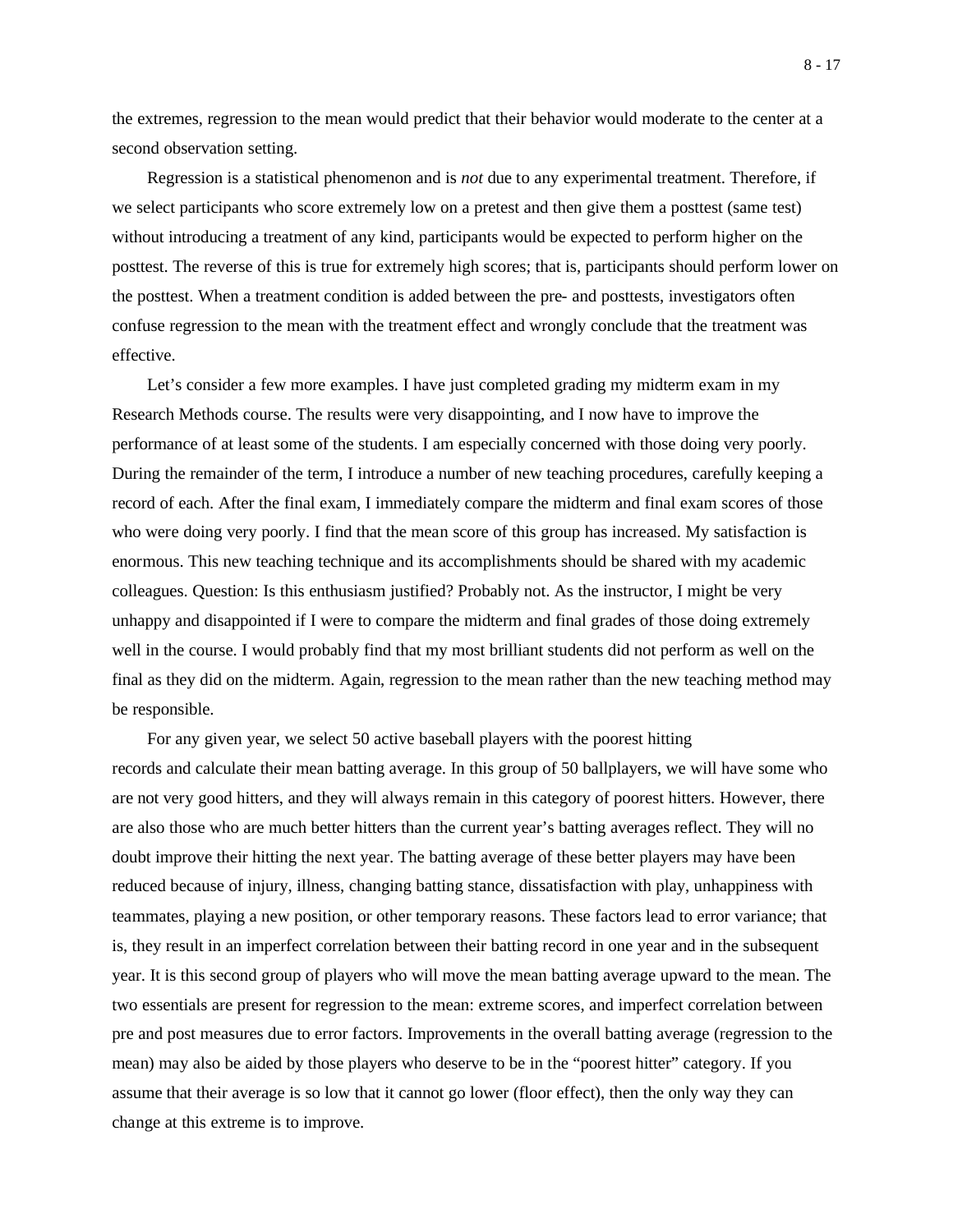Another example from sports also illustrates regression to the mean. Those of you who play golf will appreciate this. The weekend is here and you have a tee time for 18 holes of golf at one of your favorite courses. The day is sunny and warm with no wind to speak of. You had a good night's sleep and are feeling very good. It has not rained for several days, and the fairways are hard and give the ball lots of roll. They have watered the greens so that they are soft and hold well. Your tee shots for the day cut the middle of the fairway and you hit every green with your approach in regulation play. Your putting, like your woods and iron, is as good as it has ever been, and every event that happens seems to go your way. It turns out that your score is the best you have ever had. The question is, How will your golf score compare the next time that you play? Why?

Take a look at the box "Thinking Critically About Everyday Information," and consider the issue of extraneous variables in a news report regarding the link between smoking in films and teenage smoking.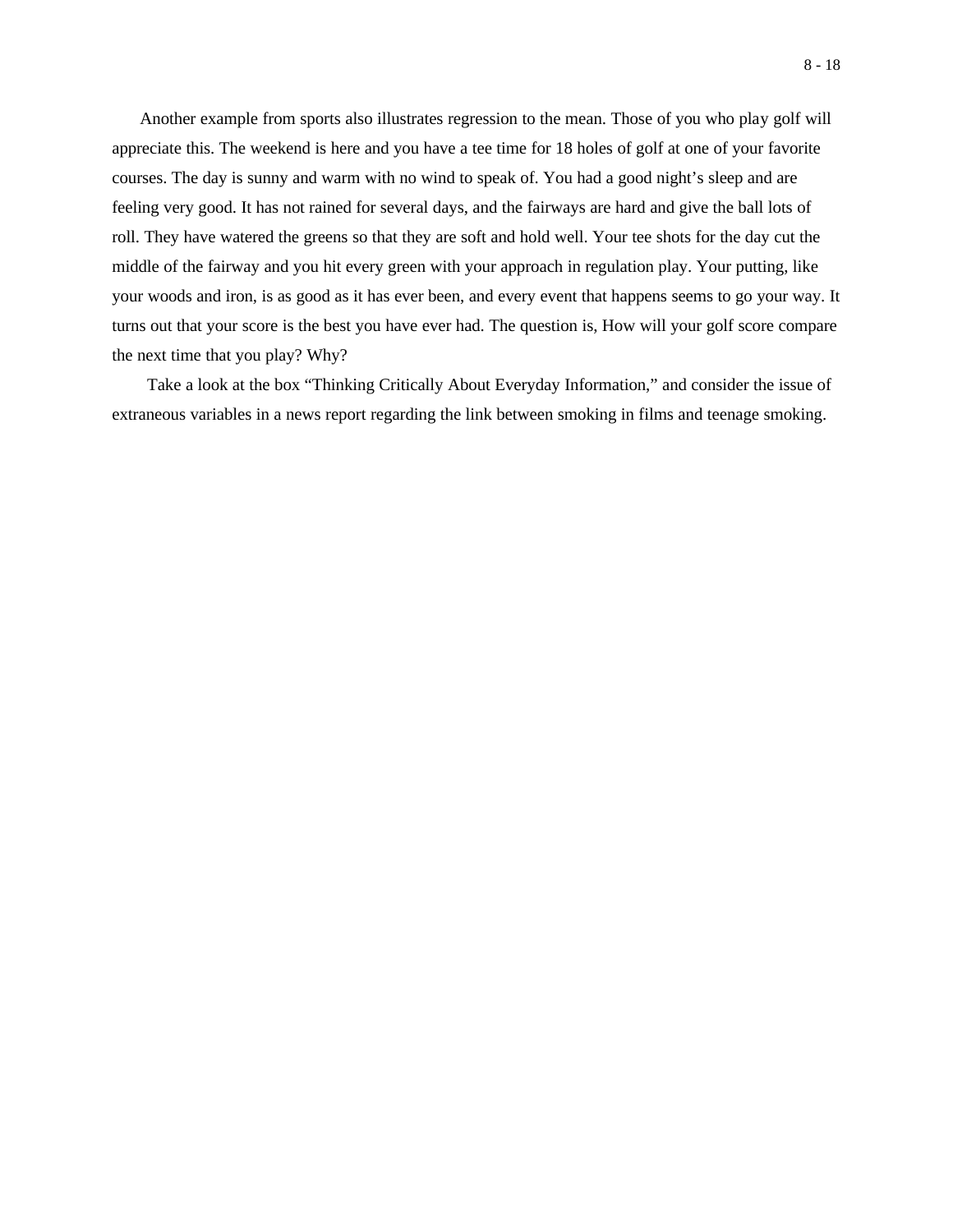### **Thinking Critically About Everyday Information: Smoking in Movies and Smoking in Teenagers**

Several news organizations reported the results of a large study that examined the link between cigarette smoking depicted in movies and the number of teenagers who start smoking. Portions of the report that appeared in *USA Today* are printed below:

### Study: Smoking in Movies Encourages Teens

 $LONDON (AP)$  — Youngsters who watch movies in which actors smoke a lot are three times more likely to take up the habit than those exposed to less smoking on-screen, a new study of American adolescents suggests. The study, published Tuesday on the Web site of *The Lancet* medical journal, provides the strongest evidence to date that smoking depicted in movies encourages adolescents to start smoking, according to some experts. Others said they remain unconvinced. Many studies have linked smoking in films with increased adolescent smoking, but this is the first to assess children before they start smoking and track them over time. The investigators concluded that 52% of the youngsters in the study who smoked started entirely because of seeing movie stars smoke on screen. . . .

However, Paul Levinson, a media theorist at Fordham University in New York noted there are many reasons people start smoking and the study could not accurately determine how important each factor is. "It's the kind of thing we should be looking at but . . . the fact that two things seem to be intertwined doesn't mean that the first causes the second," said Levinson, who was not involved in the study. "What we really need is some kind of experimental study where there's a controlled group." . . .

The research, conducted by scientists at Dartmouth Medical School, involved 2,603 children from Vermont and New Hampshire schools who were aged between 10 and 14 at the start of the study in 1999 and had never smoked a cigarette at the time they were recruited. The adolescents were asked at the beginning of the study which movies they had seen from a list of 50 movies released between 1988 and 1999. Investigators counted the number of times smoking was depicted in each movie and determined how many smoking incidents each of the adolescents had seen. Exposure was categorized into four groups, with the lowest level involving between zero and 531 occurrences of smoking and the highest involving between 1,665 and 5,308 incidents of smoking. There were about 650 adolescents in each exposure group.

Within two years, 259, or 10%, of the youths reported they had started to smoke or had at least taken a few puffs. Twenty-two of those exposed to the least on-screen smoking took up the habit, compared with 107 in the highest exposure group—a fivefold difference. However, after taking into account factors known to be linked with starting smoking, such as sensation-seeking, rebelliousness or having a friend or relative who smokes, the real effect was reduced to a threefold difference.

Think about the following questions:

- Can you identify possible extraneous variables in this study? Actually, several potential sources of systematic error are mentioned in the report. What are they?
- If people just read the title of the report, would they get the impression that smoking in the movies at least partially causes teenage smoking? Do you believe that this is misleading? Do you agree with the comments of Paul Levinson?
- Can you think of a more accurate title for the article?

SOURCE: Retrieved June 10, 2003, online at http://www.usatoday.com/news/health/2003-06-09-teen-smoking\_x.htm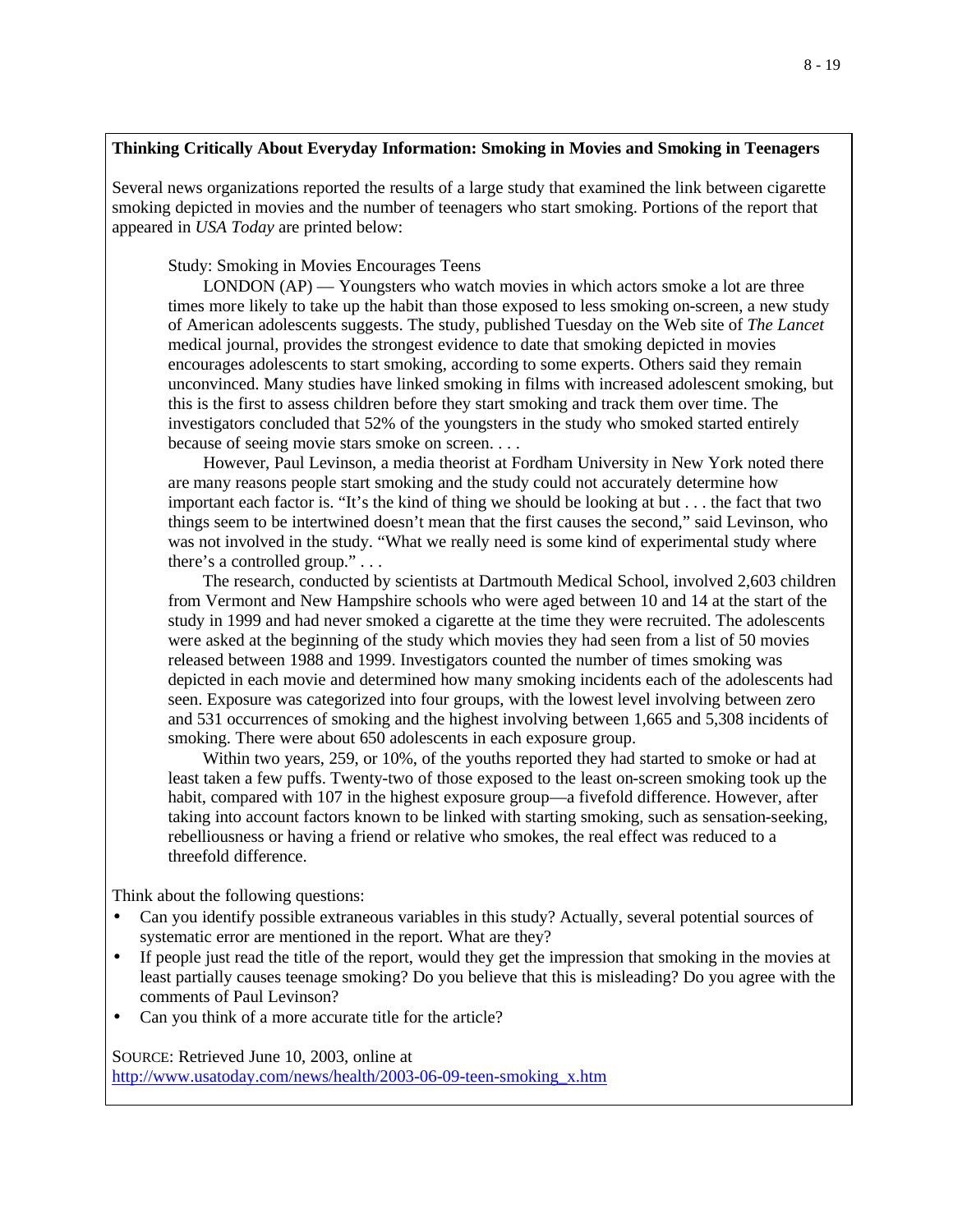## **Validity of the Research Design**

As we have noted, extraneous variables negatively impact the quality of research. In Chapter 5, we introduced the concept of validity—an assessment as to whether you are studying what you believe you are studying. Several specific types of validity are often used to assess qualities of an experimental design. **Internal validity** considers the degree to which there was an effective manipulation of the independent variable and an effective measurement of the dependent variable, and the degree to which sources of extraneous variability were eliminated or controlled. **External validity** considers the degree to which the results of the study will generalize from the specific sample and conditions of the experiment to the more general population and more general conditions of the real world.

### *Internal Validity*

Extraneous variables that contribute to random error or are confounds and contribute to systematic error are undesirable. Whenever they occur, we compromise the internal validity of the experiment. We cannot be sure whether a lack of significant results is due to no effect of the independent variable, to systematic error, or to too much random error. We cannot be sure that an observed relationship is between our independent and dependent variables, because other factors also varied concurrently with the independent variable. The relationship obtained could be due to confounding variables. As we noted earlier, when confounding occurs, the relationship that we observe is open to alternative interpretations. It is important to note that the mere suspicion of confounding is sufficient to compromise internal validity. The burden of ruling out the possibility of extraneous factors rests with the experimenter. The greater the number of plausible alternative explanations available to account for an observed finding, the poorer is the experiment. Conversely, the fewer the number of plausible alternative explanations available, the better the experiment is. As we shall see, true experiments that are properly executed rule out the greatest number of alternative hypotheses.

### *External Validity*

Another form of validity, referred to as external validity, deals with generalizing our findings. We want to design our research so that our findings can be generalized from a small sample of participants to a population, from a specific experimental setting to a much broader setting, from our specific values of an independent variable to a wider range of values, and finally, from a specific behavioral measure to other behavioral measures. The greater the generality of our findings, the greater is the external validity. It should be clear by now that if an experiment does not have internal validity, then it cannot have external validity. Other threats to external validity can include specific characteristics of the laboratory setting and the particular characteristics of the participants used.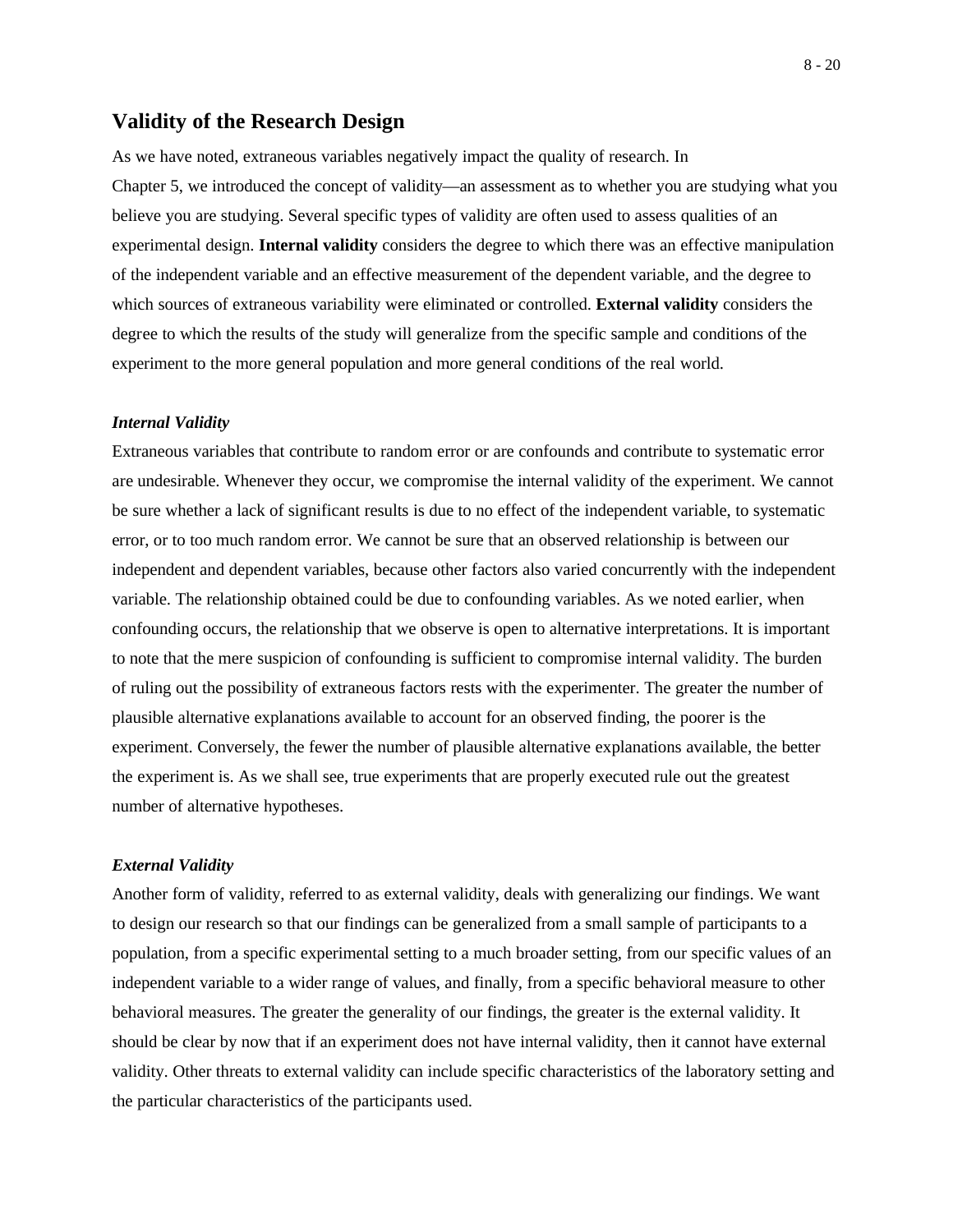The laboratory setting usually involves the research participant in an unfamiliar environment, interacting with unfamiliar people. In some cases, this can lead to observed behaviors that are different from those that would be observed in the real world. Consider little Johnny who is in our TV violence study. Let's assume that we design our study such that Johnny arrives at the university research center along with the other children who were randomly sampled, is randomly assigned to be with a particular group of unfamiliar children who watch an unfamiliar TV program with violence, watches the program in an unfamiliar room, goes to another unfamiliar room to play with the unfamiliar children and the unfamiliar toys that are present, and is observed by an unfamiliar adult. Will we observe natural behavior? Will Johnny behave as if he had just watched the show at home and then gone to his room to play with friends?

Generally, the greater the degree of experimental control, the more concern there must be with external validity. The challenge to the researcher is to maximize the degree of experimental control (internal validity) while designing a testing environment that will result in natural behavior that can be generalized to nonexperimental settings (external validity). However, we should note that some laboratory experiments are interested in testing a specific hypothesis under highly controlled conditions and not too interested in generalizing the data for that study. In this case, internal validity is paramount, and external validity is less of an issue.

External validity is also related to the particular sample of participants used. In the last chapter, we discussed the importance of obtaining a representative sample from a well-defined population. It is important to return to this in our discussion of external validity and to focus on the issues of age, gender, race, and cultural differences. For many years, the typical human participant in behavioral research was a young, white, adult American male. Too often, these research findings were translated into general theories of human behavior without due consideration of the relatively narrow population from which participants were drawn. In more recent years, researchers have examined how these participant characteristics can affect results, and there is an increased emphasis on diversity when selecting participants for a study. However, there continues to be a preponderance of human research in which the participants are white, American college students. Again, it is important for the researcher to realize the population from which participants are sampled and to avoid overgeneralization beyond that population.

Figure 8.1 summarizes the components that determine the validity of a research design.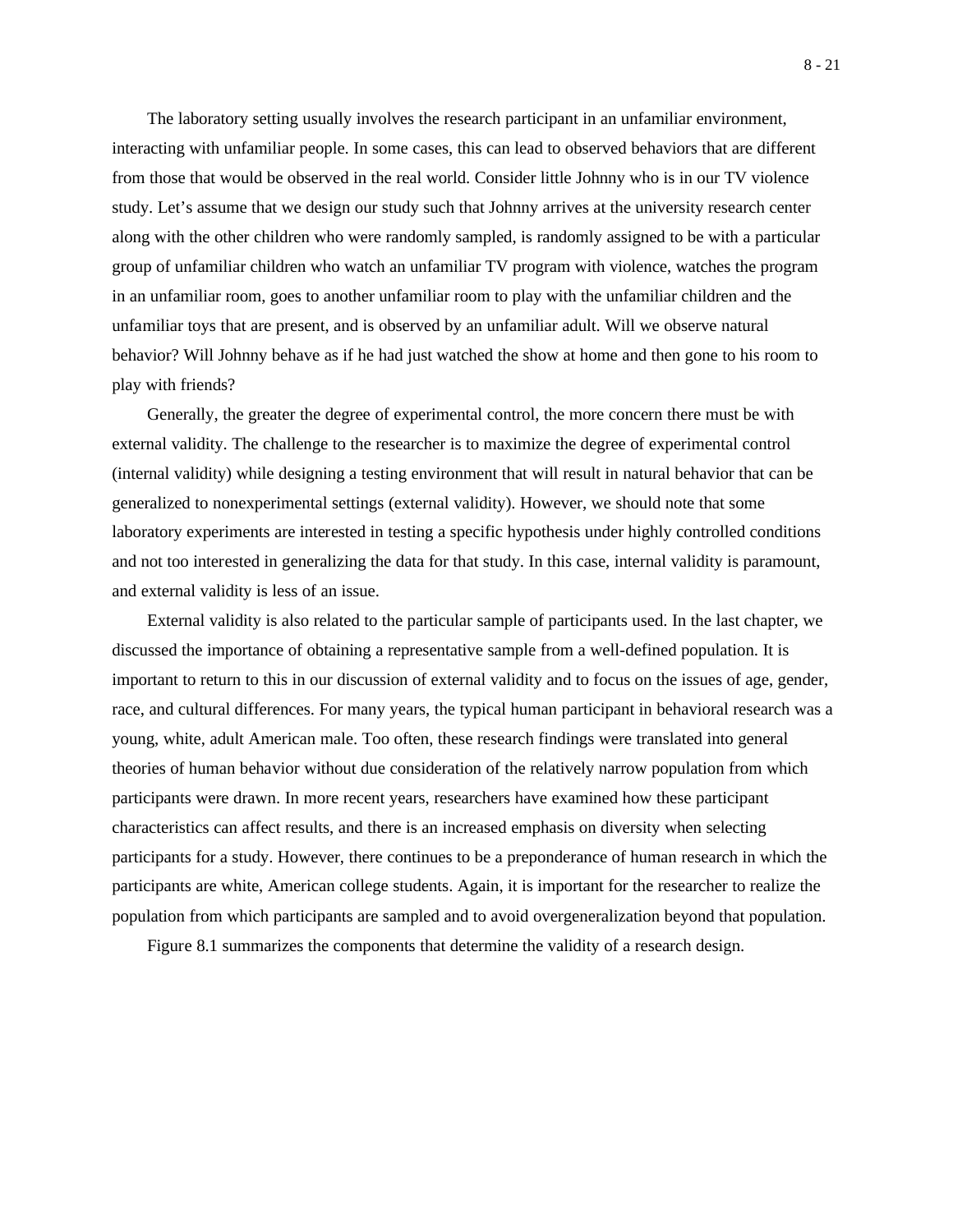

**Figure 8.1 Validity of the Research Design**

## **Case Analysis**

"We are inadvertently steering girls away from computer technology. Video games are children's gateways to computers. And ultimately this has ramifications for the kinds of careers people choose." Dr. Sandra Calvert of Georgetown University made this statement at a recent conference of the American Psychological Association.

Carol was concerned about this and developed a computer game that she believed would appeal to girls in their early teens. In addition to some visual/spatial challenges that typify most computer games, Carol included challenges that required verbal reasoning and strategic cooperation among the characters to successfully complete challenges. She then designed a study to verify that girls would be more interested in her game than would boys. She began by posting a request for participants in the eighthgrade classrooms at the local school. Boys and girls signed up for specific test dates and times. Testing took place after school in the school's media room. When each participant arrived, Carol informed the student that she had developed a computer game that she believed would be more appealing to girls than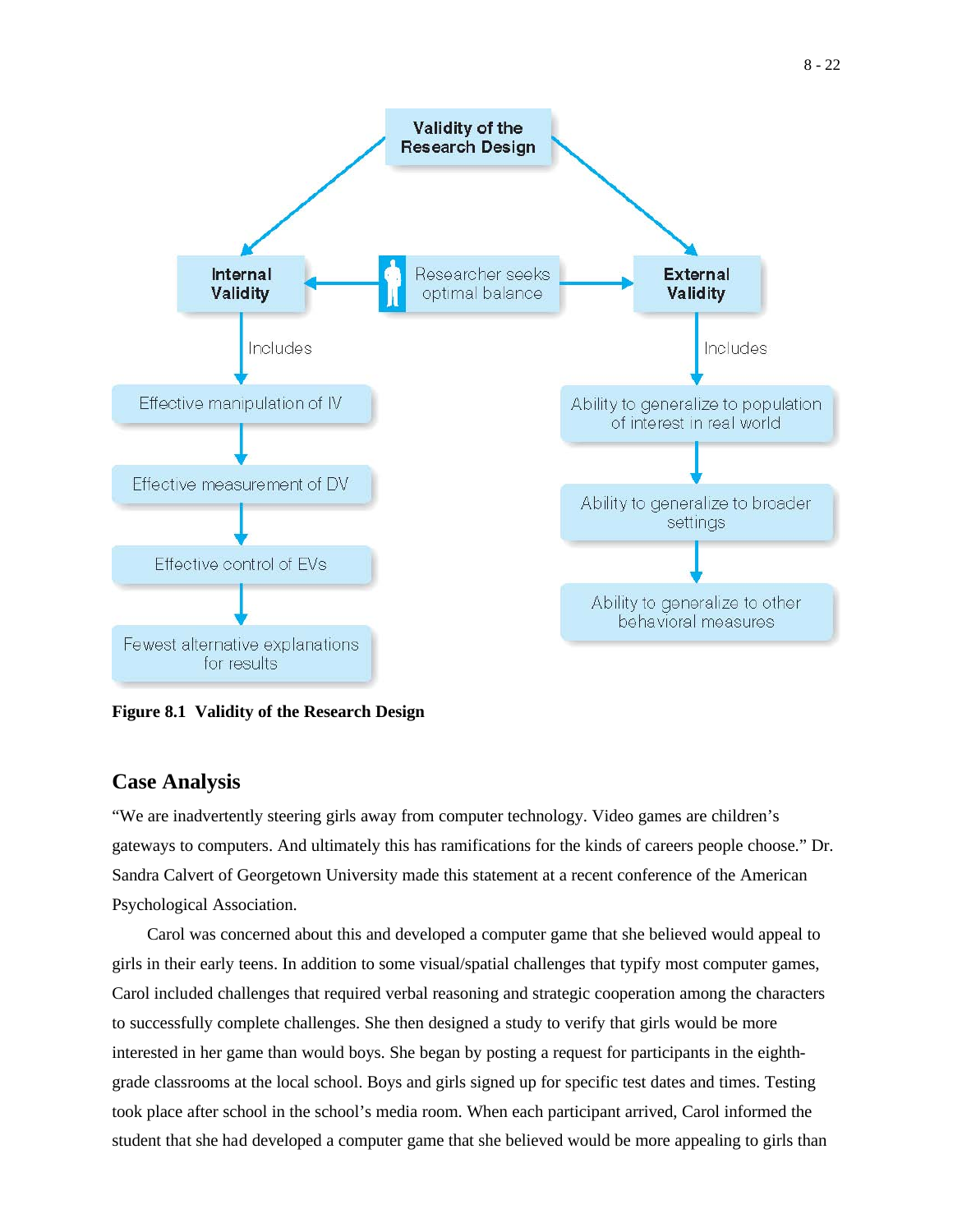to boys and that she was testing this research question. Carol decided to measure the participants' interest in the game in two ways. First, she sat adjacent to each participant at the computer and rated, at fiveminute intervals, the perceived interest of the participant. Second, she asked each participant, at the end of the session, to rate on a Likert scale their interest in the computer game.

The testing went well except that one-third of the boys had to withdraw from the experiment early to attend football practice. Carol summarized the data and was happy to note that both the experimenter ratings and participant ratings showed that the girls were more interested in the computer game than the boys.

#### *Critical Thinking Questions*

- 1. Describe at least six potential sources of extraneous variability in Carol's study.
- 2. For each source identified, describe a more effective methodology that would reduce or eliminate that source of extraneous variability.
- 3. What other aspects of the study could be improved?

## **General Summary**

The heart of behavioral research design is an understanding of the sources of variability in behavior and an understanding of how to manipulate or control those sources of variability. Systematic variability explains differences in behavior that result from manipulation of the independent variable. The researcher attempts to maximize systematic variability. Extraneous variability represents differences in behavior that result from systematic error (confounds) and random error. The researcher attempts to eliminate systematic error and to minimize random error.

Sources of extraneous variability include participants (history, maturation, attrition, demand characteristics, evaluation apprehension, diffusion of treatment), experimenter (experimenter characteristics, experimenter bias), and method (selection, task and instructions, testing effects, carryover effects, instrumentation, regression to the mean). The degree to which systematic variability is established and extraneous variability (error) is minimized relates directly to the internal validity of the study. Internal validity is necessary but not sufficient to ensure external validity, whereby the researcher can generalize the results to a particular population of individuals. In the next chapter, we will focus on experimental control techniques that are designed to reduce both systematic error and random error and, thus, to increase internal and external validity.

## **Detailed Summary**

1. Variability in participant scores is often the result of systematic variance, systematic error, and random error. Systematic variance is due to any treatment effect (IV); systematic error is due to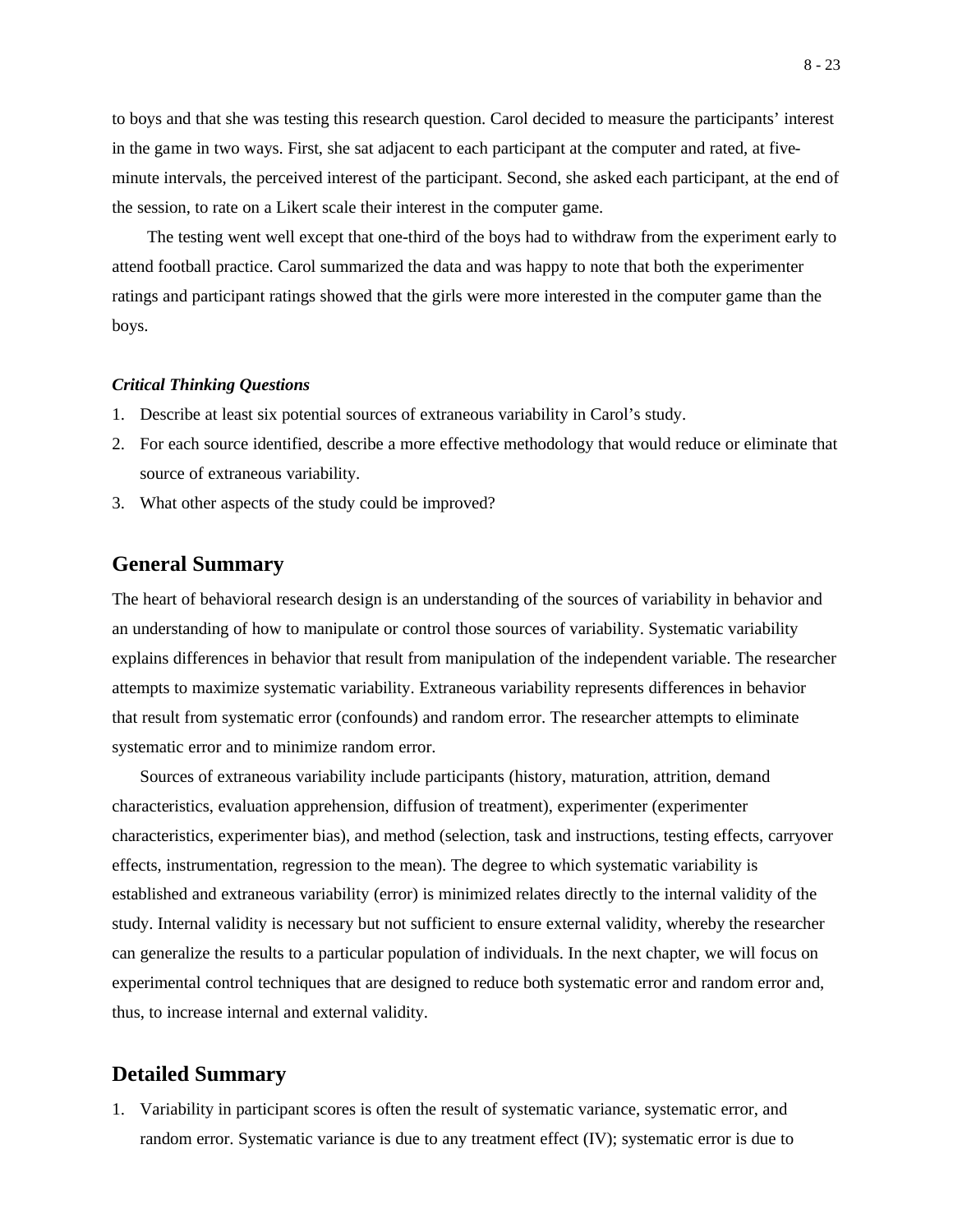extraneous variables (confounds) that affect scores between groups; random error is due to extraneous variables that affect scores within groups.

- 2. Extraneous variables should be evaluated both when planning research and when evaluating the results after the data have been collected.
- 3. Sources of extraneous variability can be categorized into the areas of participants, experimenter, and method.
- 4. Participant sources of extraneous variability include history, maturation, attrition, demand characteristics, evaluation apprehension, and diffusion of treatment.
- 5. History is the occurrence of an event during the course of the experiment that affects participant behavior. Maturation includes short-term and long-term changes in the state of participants that affect behavior. Attrition is the loss of participants during the course of the study. Demand characteristics are the expectations for certain behaviors that participants experience as a result of the study. Evaluation apprehension is the uncomfortable feeling that participants may experience and that may affect behavior. Diffusion of treatment occurs when initial participants inform later participants about specifics of the study.
- 6. Experimenter sources of extraneous variability include experimenter characteristics and experimenter bias.
- 7. Experimenter characteristics are the personality and physical characteristics of the experimenter that affect participant behavior. Experimenter bias includes expectations by the experimenter that influence the recording or scoring of data, as well as the unintended communication of expectancies to participants that may affect their behavior.
- 8. Method sources of extraneous variability include selection, task and instructions, testing effects, instrumentation, and regression to the mean.
- 9. Selection is an issue when the groups are selected in a way that creates differences in the dependent variable before the independent variable is even introduced. Task and instructions are issues when participants do not perform identical tasks during measurement of the dependent variable or do not receive identical instructions. Testing is an issue when prior measurements (pretest) influence subsequent measurements (posttest). Instrumentation is an issue when the criteria for measurement by physical instruments or human observers change during the course of the experiment. Regression to the mean is an issue when groups are formed based on extreme scores.
- 10. The validity of a research design is synonymous with the quality of the study and consists of both internal validity and external validity.
- 11. Internal validity of a study includes effective manipulation of the independent variable, effective measurement of the dependent variable, effective control of extraneous variables, and the ability to eliminate alternative explanations for the results.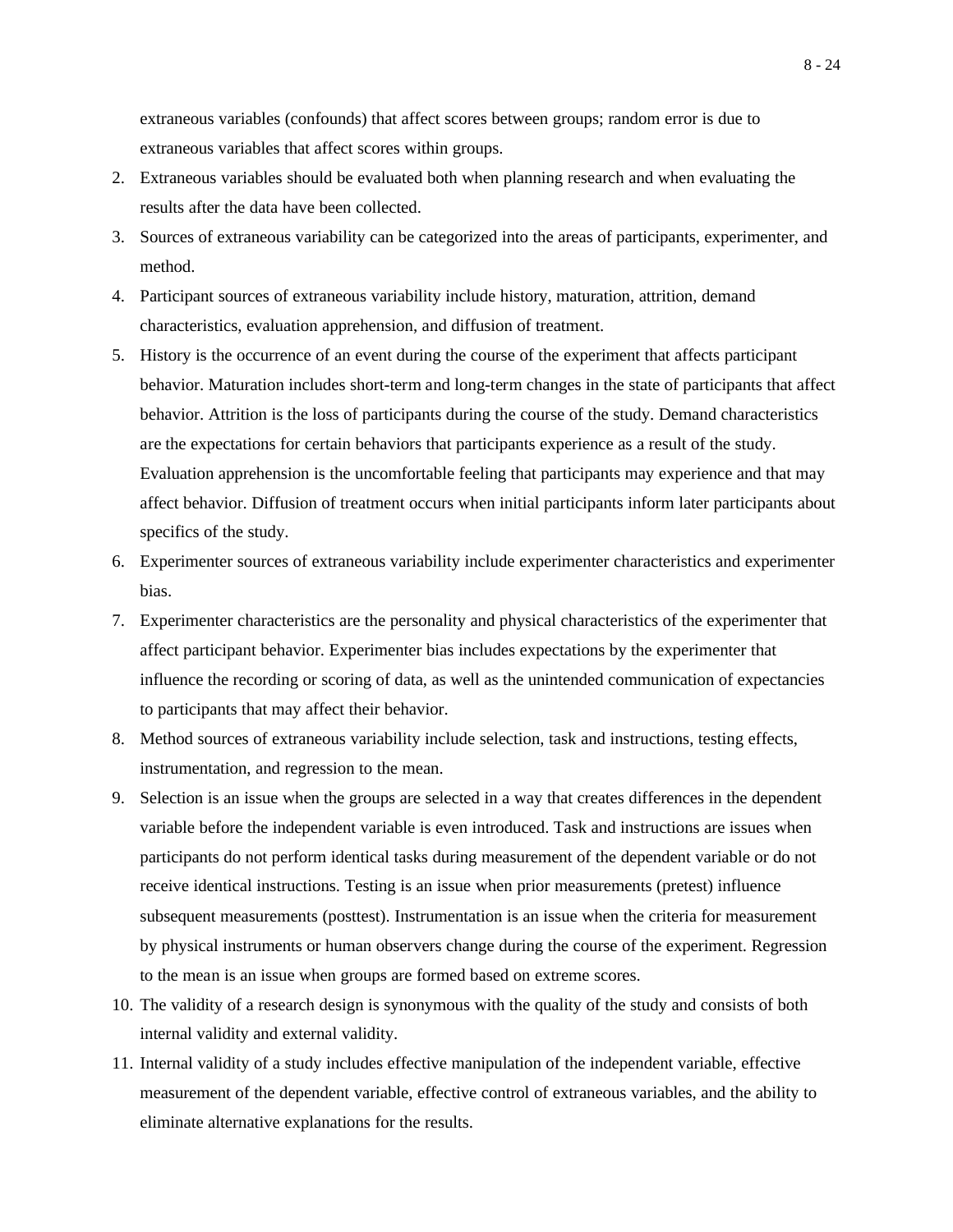12. External validity of a study includes the ability to generalize from the sample to the population of interest, the ability to generalize to broader settings, and the ability to generalize to other behavioral measures.

# **Key Terms**

attrition carryover effects confounding variables (confounds) demand characteristics diffusion of treatment evaluation apprehension experimenter bias experimenter characteristics experimenter expectancies external validity history instructions instrumentation internal validity maturation random error regression to the mean selection systematic error (confounding) systematic variance task testing effects

# **Review Questions / Exercises**

A psychology student is interested in whether involvement in aerobic exercise improves mood more than involvement in nonaerobic exercise. He decides to study a group of university students who have enrolled in a Bowling course for the fall semester. At the beginning of the semester, he gives them a mood scale to complete. At the end of the semester, he again gives them the mood scale to complete. He